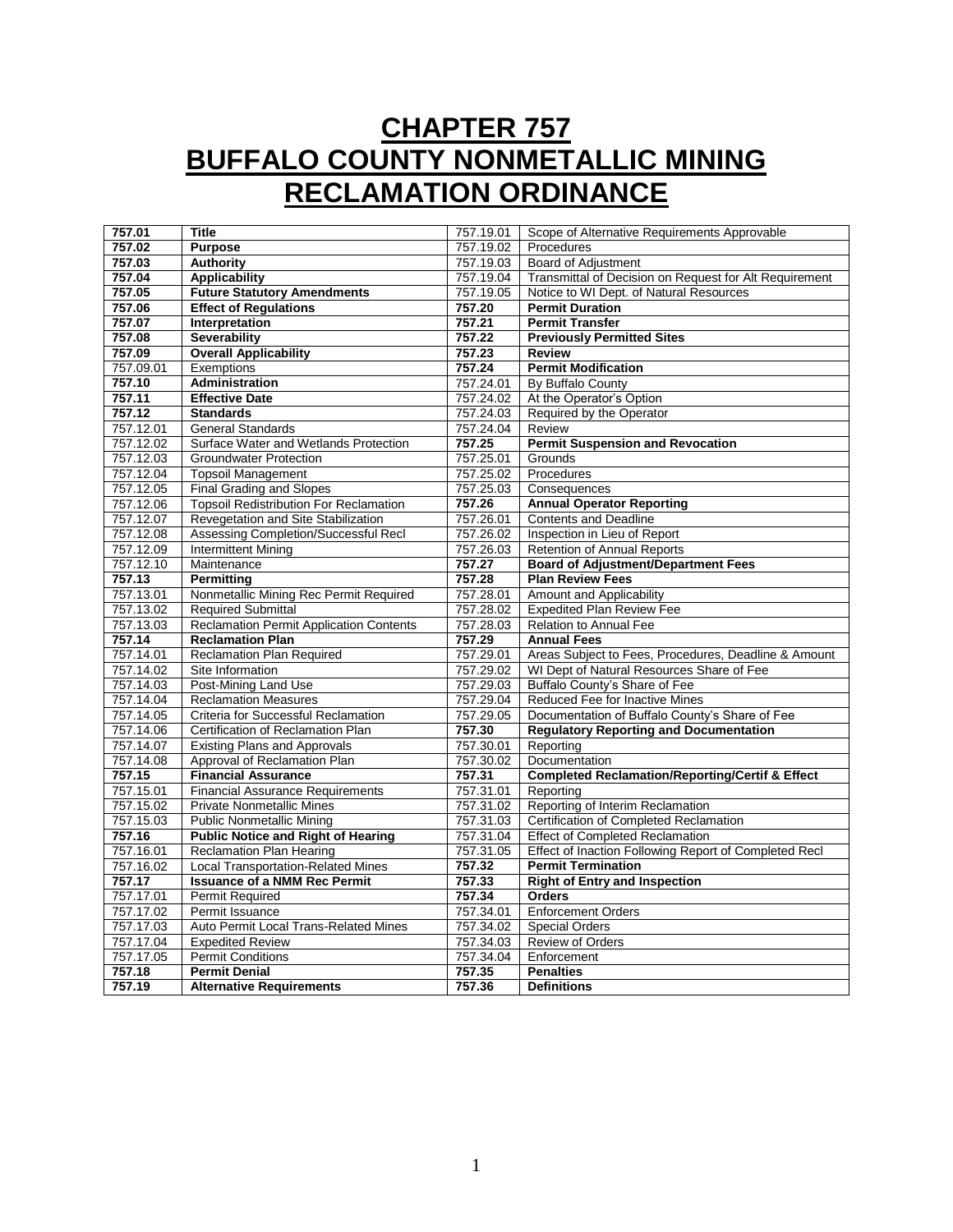# **757.01 TITLE**

This chapter shall be referred to as the Buffalo County Nonmetallic Mining Reclamation Ordinance.

# **757.02 PURPOSE**

The purpose of this chapter is to establish a local program to ensure the effective reclamation of nonmetallic mining sites on which nonmetallic mining takes place in Buffalo County after the effective date of this chapter, in compliance with Chapter NR 135, Wisconsin Administrative Code and Subchapter I of Chapter 295, Wisconsin Statutes.

# **757.03 AUTHORITY**

This chapter is adopted under authority of Section 295.13(1) Wisconsin Statutes, Section NR 135.32 Wisconsin Administrative Code, and Section 62.11(3), Wisconsin Statutes Section 59.51, Wisconsin Statutes.

# **757.04 APPLICABILITY**

The requirements of this chapter apply to all operators of nonmetallic mining sites within Buffalo County except as exempted in sub. 757.09.1 and for nonmetallic mining sites located in a city, village or town within Buffalo County that has adopted an ordinance pursuant to Section 295.14, Wisconsin Statutes, and Section NR 135.32(2), Wisconsin Administrative Code. This chapter does not apply to nonmetallic mining sites where nonmetallic mining permanently ceased before August 1, 2001. This chapter applies to nonmetallic mining conducted by or on behalf of a county, municipality or for the benefit or use of the state or any state agency, board, commission or department, except for the waiver of financial assurance in sub. 757.15.3.

### **757.05 FUTURE STATUTORY AMENDMENTS/REVISIONS/MODIFICATIONS**

Any future amendments, revisions or modifications of statutes or regulations cited herein are incorporated herein and made part of this ordinance.

# **757.06 EFFECT OF REGULATIONS**

The purpose of this chapter is to adopt and implement the uniform statewide standards for nonmetallic mining required by Section 295.12(1)(a), Stats. and contained in Chapter NR 135, Wisconsin Administrative Code. It is not intended that this chapter repeal, abrogate, annul, impair or interfere with any existing rules, regulation, ordinances or permits not concerning nonmetallic mining reclamation previously adopted pursuant to other Wisconsin law.

# **757.07 INTERPRETATION**

In their interpretation and application, the provisions of this chapter shall be held to be the applicable requirements for nonmetallic mining reclamation and shall not be deemed a limitation or repeal of any other power granted by the Wisconsin Statutes outside the reclamation requirements for nonmetallic mining sites required by subchapter I of Chapter 295, Wisconsin Statutes and Chapter NR 135, Wisconsin Administrative Code.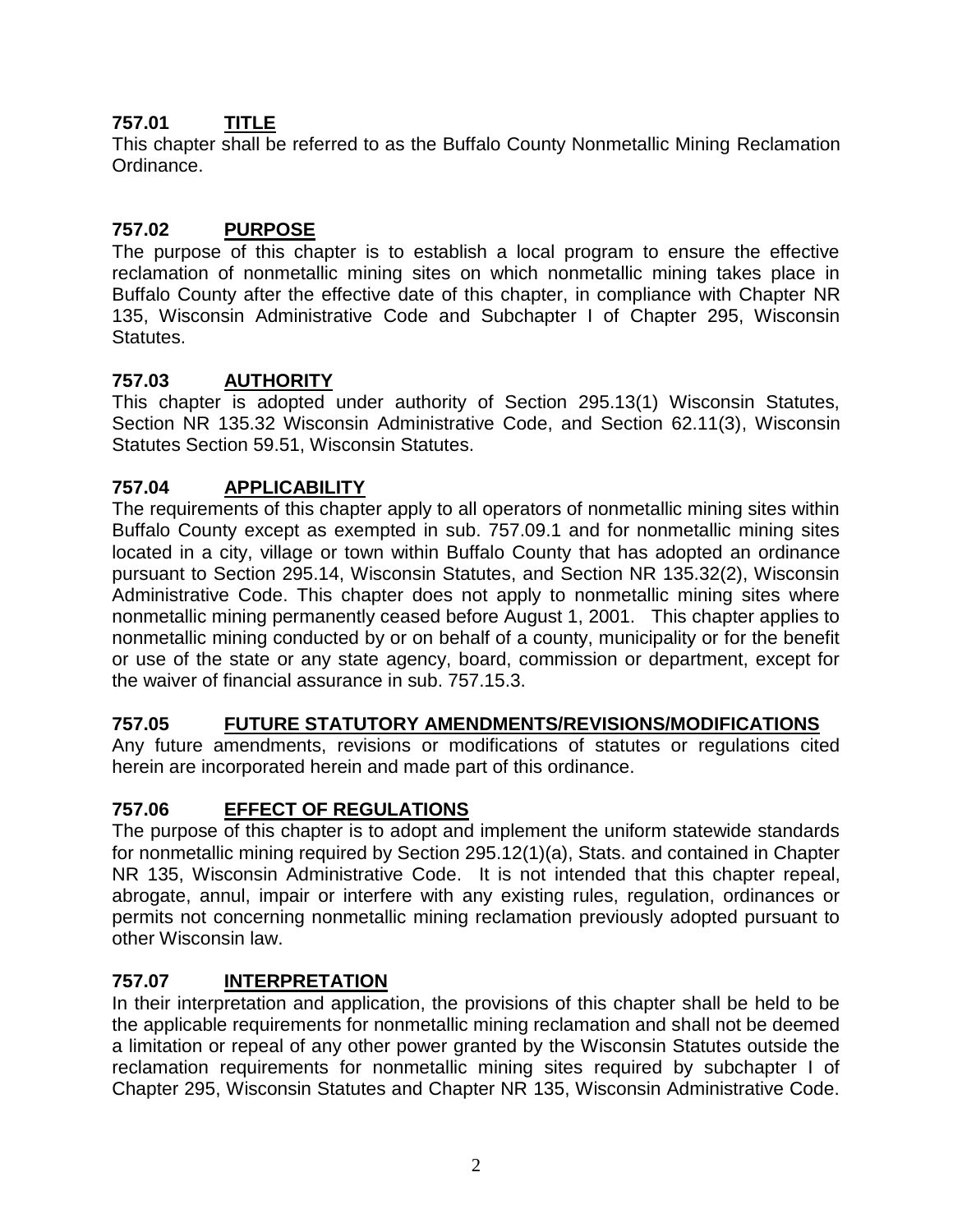Where any terms or requirements of this chapter may be inconsistent or conflicting, the more restrictive requirements or interpretation shall apply. Where a provision of this chapter is required by Wisconsin Statutes, or by a standard in Chapter NR 135, Wisconsin Administrative Code, and where the provision is unclear, the provision shall be interpreted to be consistent with the Wisconsin Statutes and the provisions of Chapter NR 135, Wisconsin Administrative Code.

# **757.08 SEVERABILITY**

Should any portion of this ordinance be declared unconstitutional or invalid by a court of competent jurisdiction, the remainder of this ordinance shall not be affected.

# **757.09 OVERALL APPLICABILITY**

# **757.09.01 Exemptions**

This chapter does not apply to the following activities:

- 1. Nonmetallic mining at a site or that portion of a site that is subject to permit and reclamation requirements of the Wisconsin Department of Natural Resources under secs. 30.19, 30.195 or 30.20, Stats., and complies with Chapter NR 340, Wisconsin Administrative Code.
- 2. Excavations subject to the permit and reclamation requirements of secs. 30.30 or 30.31, Stats.
- 3. Excavations or grading by a person solely for domestic or farm use at that person's residence or farm.
- 4. Excavations or grading conducted for the construction, reconstruction, maintenance or repair of a highway, railroad, airport facility, or any other transportation facility where the excavation or grading is entirely within the property boundaries of the transportation facility.
- 5. Grading conducted for preparing a construction site or restoring land following a flood or natural disaster.
- 6. Excavations for building construction purposes conducted on the building site.
- 7. Nonmetallic mining at nonmetallic mining sites where less than one acre of total affected acreage occurs over the life of the mine.
- 8. Any mining operation, the reclamation of which is required in a permit obtained under ch. 293, Stats.
- 9. Any activities required to prepare, operate or close a solid waste disposal facility under ch. 289, Stats., or a hazardous waste disposal facility under ch. 291, Stats., that are conducted on the property where the facility is located, but an applicable nonmetallic mining reclamation ordinance and the standards established in this chapter apply to activities related to solid waste or hazardous waste disposal that are conducted at a nonmetallic mining site that is not on the property where the solid waste or hazardous waste disposal facility is located, such as activities to obtain nonmetallic minerals to be used for lining, capping, covering or constructing berms, dikes or roads.
- 10. Nonmetallic mining subject to WIDNR restoration requirements:
	- a. Nonmetallic mining conducted to obtain stone, soil, sand or gravel for construction, reconstruction, maintenance or repair of a highway,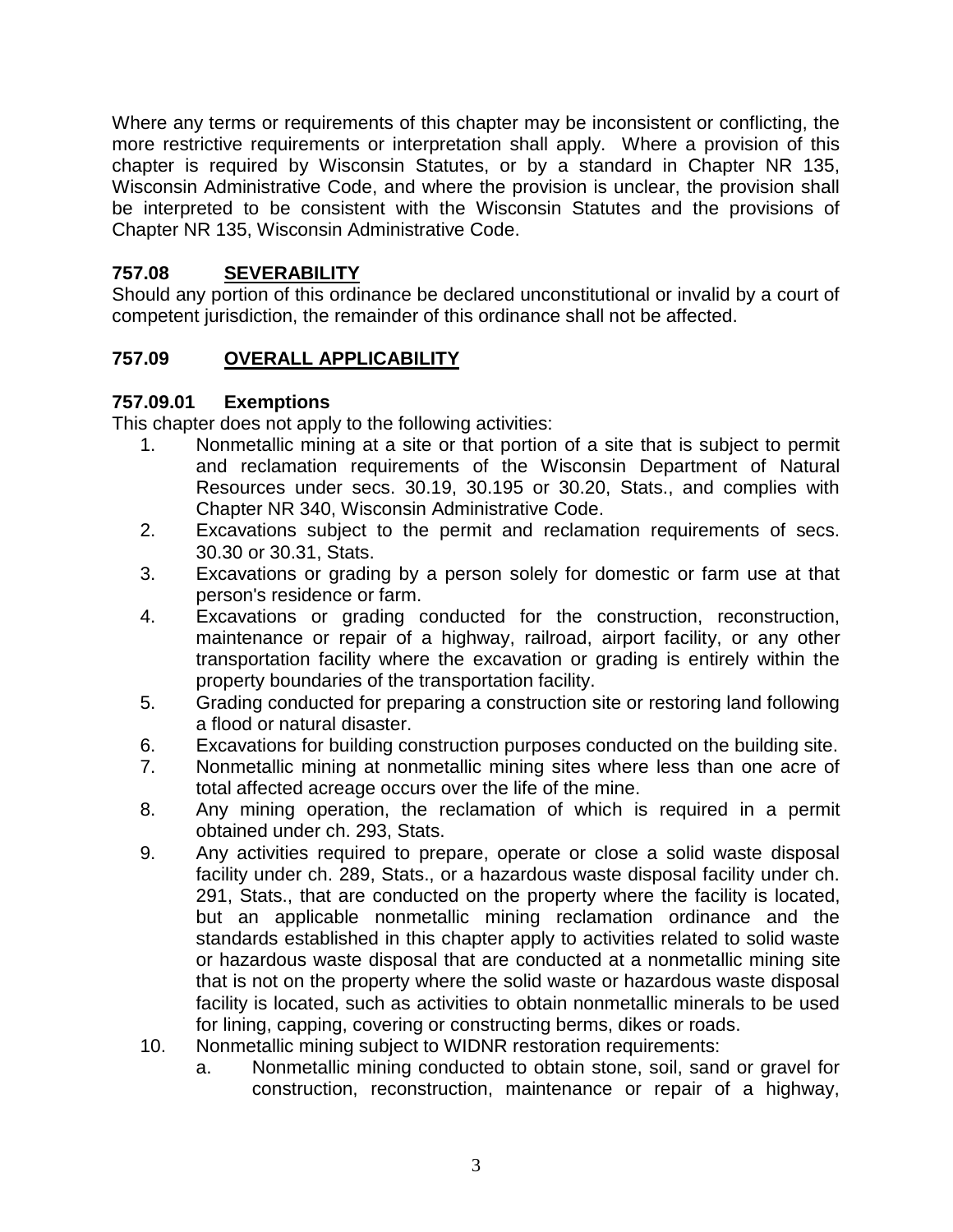railroad, airport, or any other transportation facility or part thereof, if the nonmetallic mining is subject to the requirements of the Wisconsin Department of Transportation concerning the restoration of the nonmetallic mining site.

- b. This exemption only applies to a nonmetallic mining operation with limited purpose and duration where the Wisconsin Department of Transportation actively imposes reclamation requirements and the operator reclaims the nonmetallic mining site in accordance with these requirements. The duration of the exemption shall be specific to the length of the Wisconsin Department of Transportation contract for construction of a specific transportation project.
- c. If a nonmetallic mining site covered under pars. (a) and (b) is used to concurrently supply materials for projects unrelated to the Wisconsin Department of Transportation project, the exemption in this paragraph still applies, provided that the site is fully reclaimed under Wisconsin Department of Transportation contract and supervision.
- 11. Dredging for navigational purposes, to construct or maintain farm drainage ditches and for the remediation of environmental contamination and the disposal of spoils from these activities.

# **757.10 ADMINISTRATION**

The provisions of this chapter shall be administered by the Buffalo County Land Resources Department.

# **757.11 EFFECTIVE DATE**

The provisions of this chapter shall take effect on May 24, 2007.

# **757.12 STANDARDS**

All nonmetallic mining sites subject to this chapter shall be reclaimed in conformance with the standards contained below.

### **757.12.01 General Standards**

- 1. REFUSE AND OTHER SOLID WASTES. Nonmetallic mining refuse shall be reused in accordance with a reclamation plan. Other solid wastes shall be disposed of in accordance with applicable rules of the Wisconsin Department of Natural Resources adopted pursuant to chs. 289 and 291, Stats.
- 2. AREA DISTURBED AND CONTEMPORANEOUS RECLAMATION. Nonmetallic mining reclamation shall be conducted, to the extent practicable, to minimize the area disturbed by nonmetallic mining and to provide for nonmetallic mining reclamation of portions of the nonmetallic mining site while nonmetallic mining continues on other portions of the nonmetallic mining site.
- 3. PUBLIC HEALTH, SAFETY AND WELFARE. All nonmetallic mining sites shall be reclaimed in a manner so as to comply with federal, state and local regulations governing public health, safety and welfare.
- 4. HABITAT RESTORATION. When the land use required by the reclamation plan approved pursuant to this chapter requires plant, fish or wildlife habitat, it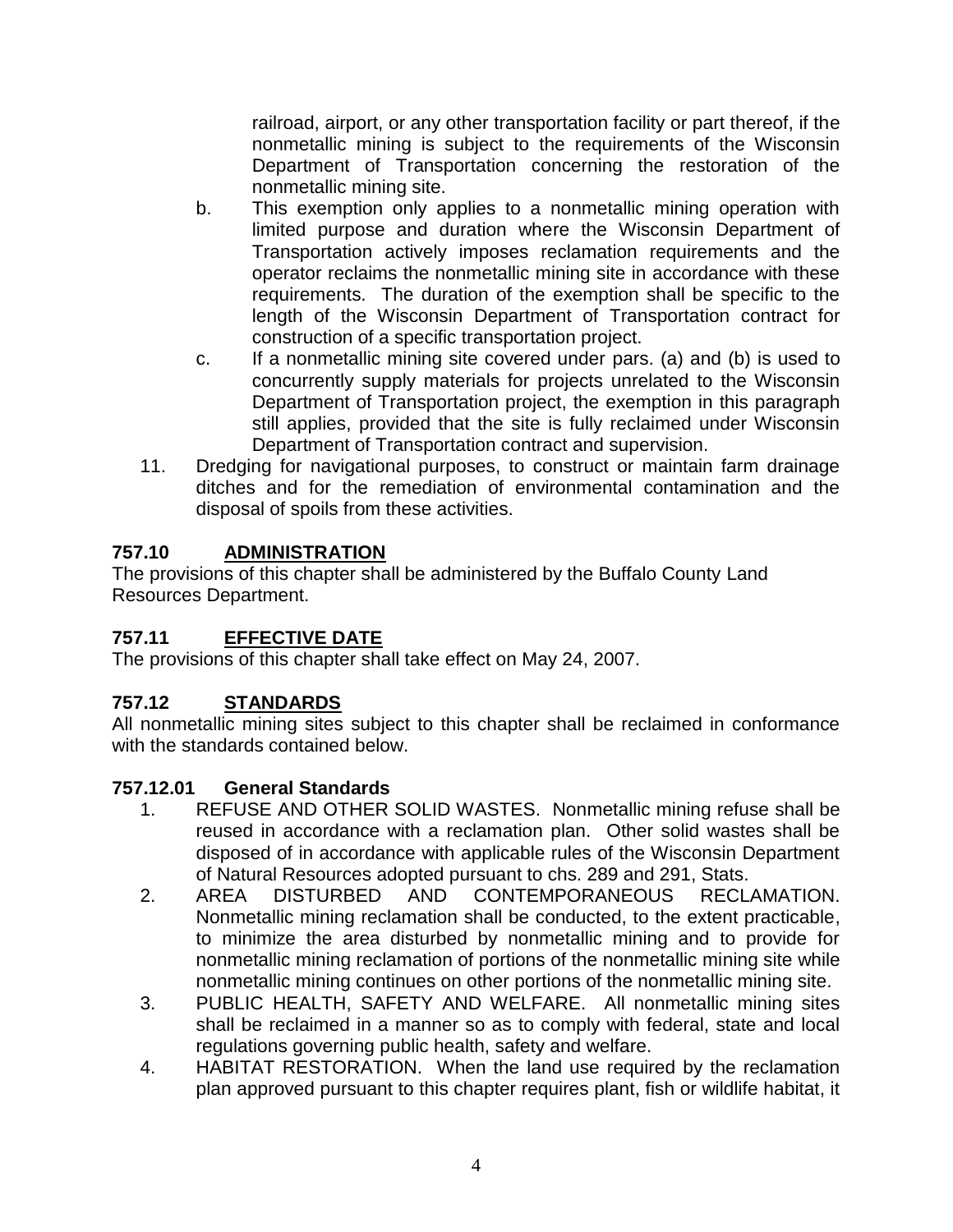shall be restored, to the extent practicable, to a condition at least as suitable as that, which existed before the lands were affected by nonmetallic mining operations

5. COMPLIANCE WITH ENVIRONMENTAL REGULATIONS. Reclamation of nonmetallic mining sites shall comply with any other applicable federal, state and local laws including those related to environmental protection, zoning and land use control.

### **757.12.02 Surface Water and Wetlands Protection**

Nonmetallic mining reclamation shall be conducted and completed in a manner that assures compliance with the Wisconsin Department of Natural Resources' water quality standards for surface waters and wetlands contained in Chapters NR 102 to NR 105, Wisconsin Administrative Code. Before disturbing the surface of a nonmetallic mining site and removing topsoil, all necessary measures for diversion and drainage of runoff from the site to prevent pollution of waters of the state shall be installed in accordance with the reclamation plans approved pursuant to this chapter. Diverted or channelized runoff resulting from reclamation may not adversely affect neighboring properties.

#### **757.12.03 Groundwater Protection**

- 1. GROUNDWATER QUANTITY. A nonmetallic mining site shall be reclaimed in a manner that does not cause a permanent lowering of the water table that results in adverse effects on surface waters or a significant reduction in the quantity of groundwater reasonably available for future users of groundwater.
- 2. GROUNDWATER QUALITY. Nonmetallic mining reclamation shall be conducted in a manner, which does not cause groundwater quality standards in Chapter NR 140, Wisconsin Administrative Code to be exceeded at a point of standards application defined in that chapter.

### **757.12.04 Topsoil Management**

- 1. REMOVAL. Topsoil and topsoil substitute material shall be provided as specified in the reclamation plan approved pursuant to this chapter in order to achieve reclamation to the approved post-mining land use. Removal of onsite topsoil and topsoil substitute material removal, when specified in the reclamation plan, shall be performed, prior to any mining activity associated with any specific phase of the mining operation.
- 2. VOLUME. The operator shall obtain the volume of soil required to perform final reclamation by removal of on-site topsoil or topsoil substitute material or by obtaining topsoil or substitute material as needed to make up the volume of topsoil as specified in the reclamation plan approved pursuant to this chapter.
- 3. STORAGE. Once removed, topsoil or topsoil substitute material shall, as required by the reclamation plan approved pursuant to this chapter, either be used in contemporaneous reclamation or stored in an environmentally acceptable manner. The location of stockpiled topsoil or topsoil substitute material shall be chosen to protect the material from erosion or further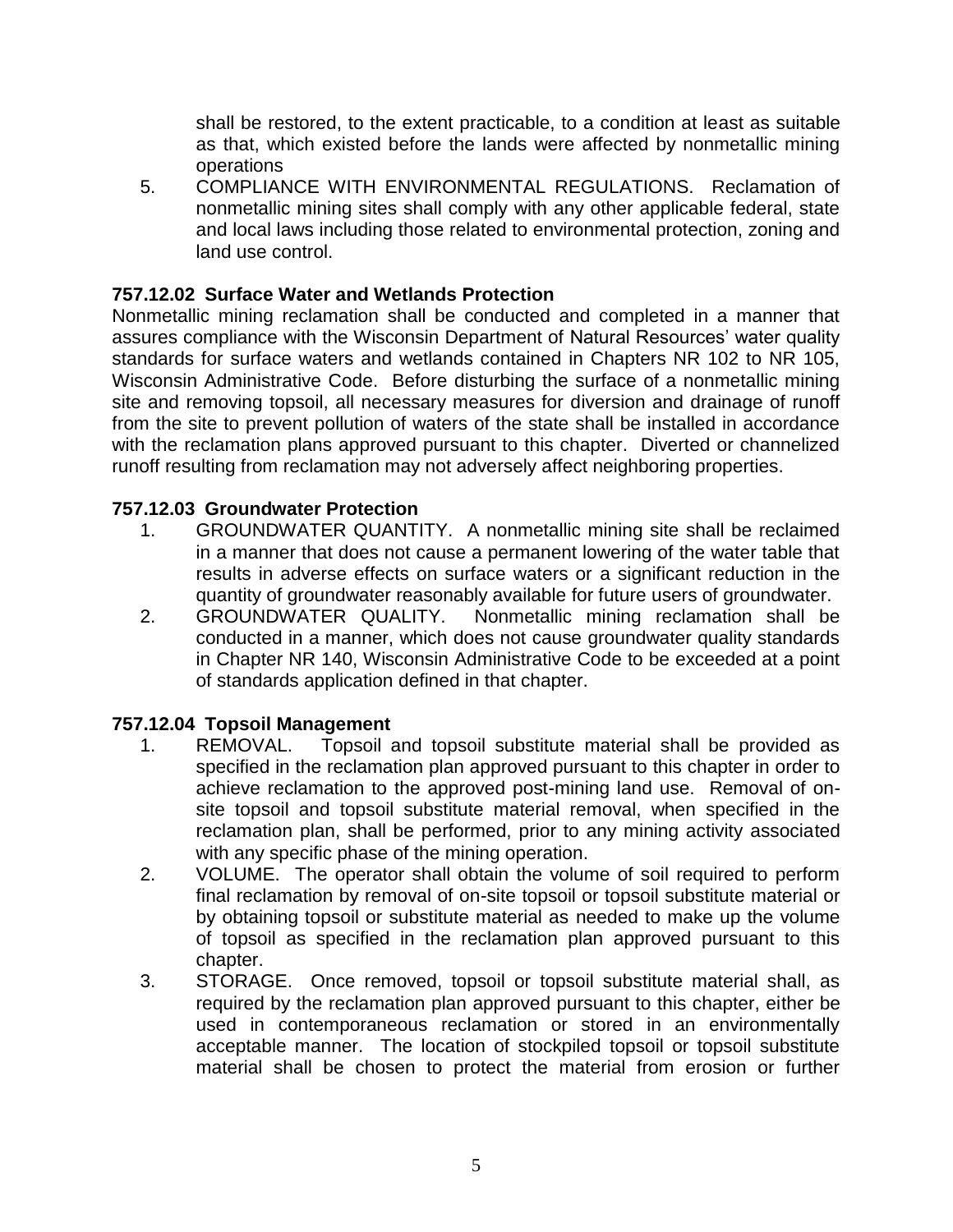disturbance or contamination. Runoff water shall be diverted around all locations in which topsoil or topsoil substitute material is stockpiled.

# **757.12.05 Final grading and slopes**

- 1. All areas affected by mining shall be addressed in the approved reclamation plan, pursuant to s. 757.14 to provide that a stable and safe condition consistent with the post-mining land use is achieved. The reclamation plan may designate highwalls or other unmined and undisturbed natural solid bedrock as stable and safe and not in need of reclamation or designate other areas affected by mining including slopes comprised of unconsolidated materials that exceed a 3:1 slope, whether or not graded, as stable and safe. For slopes designated as stable under this subsection, the regulatory authority may require that either: a site-specific engineering analysis be performed by a registered professional engineer (licensed in the State of Wisconsin) to demonstrate that an acceptable slope stability factor is attainable at a steeper slope, or the operator perform a field test plot demonstration to demonstrate that a stable and safe condition will be achieved and that the post-mining land use specified in the reclamation plan will not be adversely affected.
- 2. Final reclaimed slopes covered by topsoil or topsoil substitute material may not be steeper than a 3:1 horizontal to vertical incline, unless found acceptable through one or more of the following: alternative requirements are approved under s. 18; steeper slopes are shown to be stable through a field plot demonstration approved as part of an approved reclamation plan; or stable slopes can be demonstrated based on site-specific engineering analysis performed by a registered professional engineer (licensed in the State of Wisconsin). All areas in the nonmetallic mine site where topsoil or topsoil substitute material is to be reapplied shall be graded or otherwise prepared prior to topsoil or topsoil substitute material redistribution to provide the optimum adherence between the topsoil or topsoil substitute material and the underlying material.
- 3. When the approved post-mining land use includes a body of water, the approved final grade at the edge of a body of water shall extend vertically 6 feet below the lowest seasonal water level. A slope no steeper than 3:1 shall be created at a designated location or locations, depending on the size of the water body to allow for a safe exit.

### **757.12.06 Topsoil Redistribution for Reclamation**

Topsoil or topsoil substitute material shall be redistributed in accordance with the reclamation plan approved pursuant to this chapter in a manner, which minimizes compaction and prevents erosion. Topsoil or topsoil substitute material shall be uniformly redistributed except where uniform redistribution is undesirable or impractical. Topsoil or topsoil substitute material redistribution may not be performed during or immediately after a precipitation event until the soils have sufficiently dried.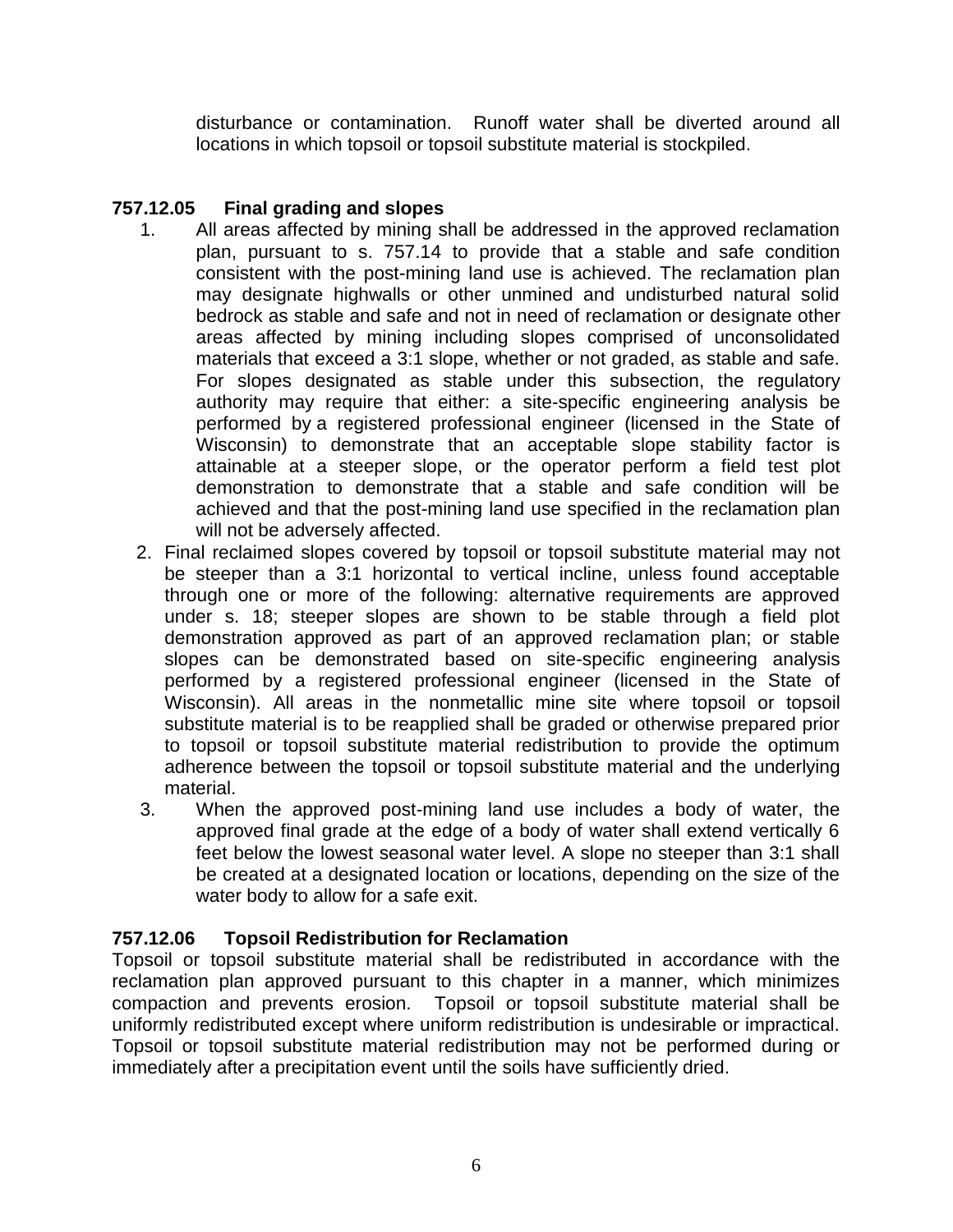# **757.12.07 Revegetation and Site Stabilization**

Except for permanent roads or similar surfaces identified in the reclamation plan approved pursuant to this chapter, all surfaces affected by nonmetallic mining shall be reclaimed and stabilized by revegetation or other means. Revegetation and site stabilization shall be in accordance with the approved reclamation plan and shall be performed as soon as practicable after mining activity has permanently ceased in any part of the mine site.

# **757.12.08 Assessing Completion of Successful Reclamation**

- 1. The criteria for assessing when reclamation is complete and, therefore, when the financial assurance may be released shall be specified in the reclamation plan approved pursuant to this chapter. Criteria to evaluate reclamation success shall be quantifiable.
- 2. Compliance with the revegetation success standards in the approved reclamation plan shall be determined by:
	- a. On-site inspections by the Buffalo County Land Resources Department or its agent;
	- b. Reports presenting results obtained during reclamation evaluations including summarized data on revegetation, photo-documentation or other evidence that the criteria approved in the reclamation plan to ascertain success have been met; or
	- c. A combination of inspections and reports.
- 3. In those cases where the post mining land use specified in the reclamation plan requires a return of the mining site to a pre-mining condition, the operator shall obtain baseline data on the existing plant community for use in the evaluation of reclamation success pursuant to this section.
- 4. Revegetation success may be determined by:
	- a. Comparison to an appropriate reference area;
	- b. Comparison to baseline data acquired at the mining site prior to its being affected by mining; or
	- c. Comparison to an approved alternate technical standard.
- 5. Revegetation using a variety of plants indigenous to the area is favored.

# **757.12.09 Intermittent Mining**

Intermittent mining may be conducted provided that the possibility of intermittent cessation of operations is addressed in an operator's reclamation permit, no environmental pollution or erosion of sediments is occurring, and financial assurance for reclamation pursuant to s. 757.15 is maintained covering all remaining portions of the site that have been affected by nonmetallic mining and that have not been reclaimed.

### **757.12.10 Maintenance**

During the period of the site reclamation, after the operator has stated that reclamation is complete but prior to release of financial assurance, the operator shall perform any maintenance necessary to prevent erosion, sedimentation or environmental pollution, comply with the standards of this subchapter, or to meet the goals specified in the reclamation plan approved pursuant to this chapter.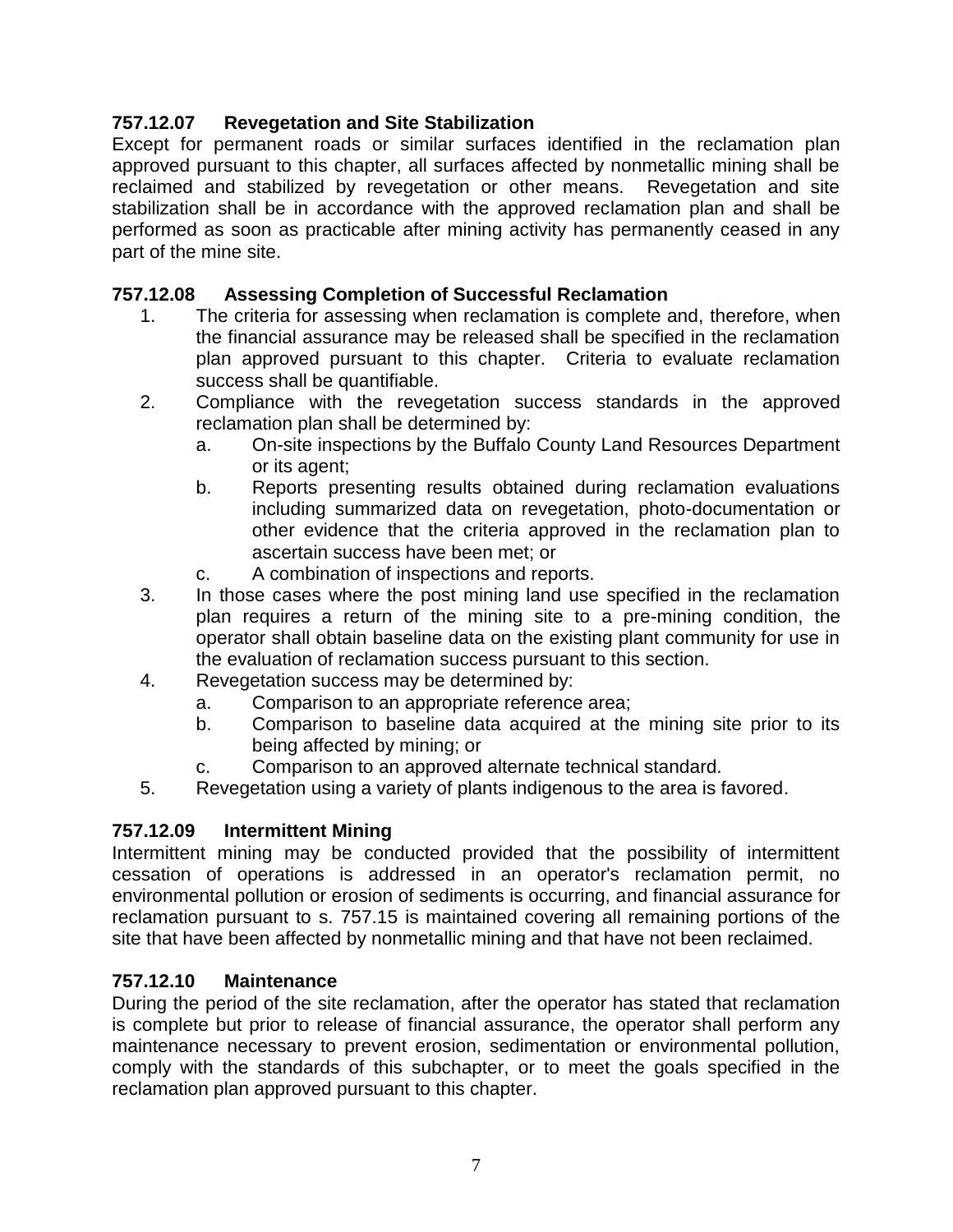# **757.13 PERMITTING**

# **757.13.01 Nonmetallic Mining Reclamation Permit Application Required**

No person may engage in nonmetallic mining or in nonmetallic mining reclamation without possessing a nonmetallic mining reclamation permit issued pursuant to the applicable reclamation ordinance unless the activity is specifically exempted in subs. 757.09.1, 757.09.2 or 757.36(16)(b).

### **757.13.02 Required Submittal**

All operators of nonmetallic mining sites shall apply for a reclamation permit from the Buffalo County Land Resources Department.All applications for reclamation permits under this section shall be accompanied by the following information:

- 1. A brief description of the general location and nature of the nonmetallic mine.
- 2. A legal description of the property on which the nonmetallic mine is located or proposed, including the parcel identification number(s).
- 3. The names, addresses and telephone numbers of all persons or organizations who are owners or lessors of the property on which the nonmetallic mining site is located.
- 4. The name, address and telephone number of the person or organization who is the operator.
- 5. A certification by the operator of his or her intent to comply with the statewide nonmetallic mining reclamation standards established by 757.12.

### **757.13.03 Reclamation Permit Application Contents**

The operator of any nonmetallic mine site shall submit an application that meets the requirements specified below to the Land Resources Department prior to beginning operations.

- 1. The information required by sub. 757.13.2.
- 2. The plan review and annual fees required by secs. 757.28 and 757.29 .
- 3. A reclamation plan conforming to s. 757.14.
- 4. A certification that the operator will provide, as a condition of the reclamation permit, provide financial assurance as required by s. 757.15 upon granting of the reclamation permit and before mining begins.
- 5. To avoid duplication, the permit application and submittals required under this subsection may, by reference, incorporate existing plans or materials that meet the requirements of this chapter.

### **757.14 RECLAMATION PLAN**

### **757.14.01 Reclamation Plan Required**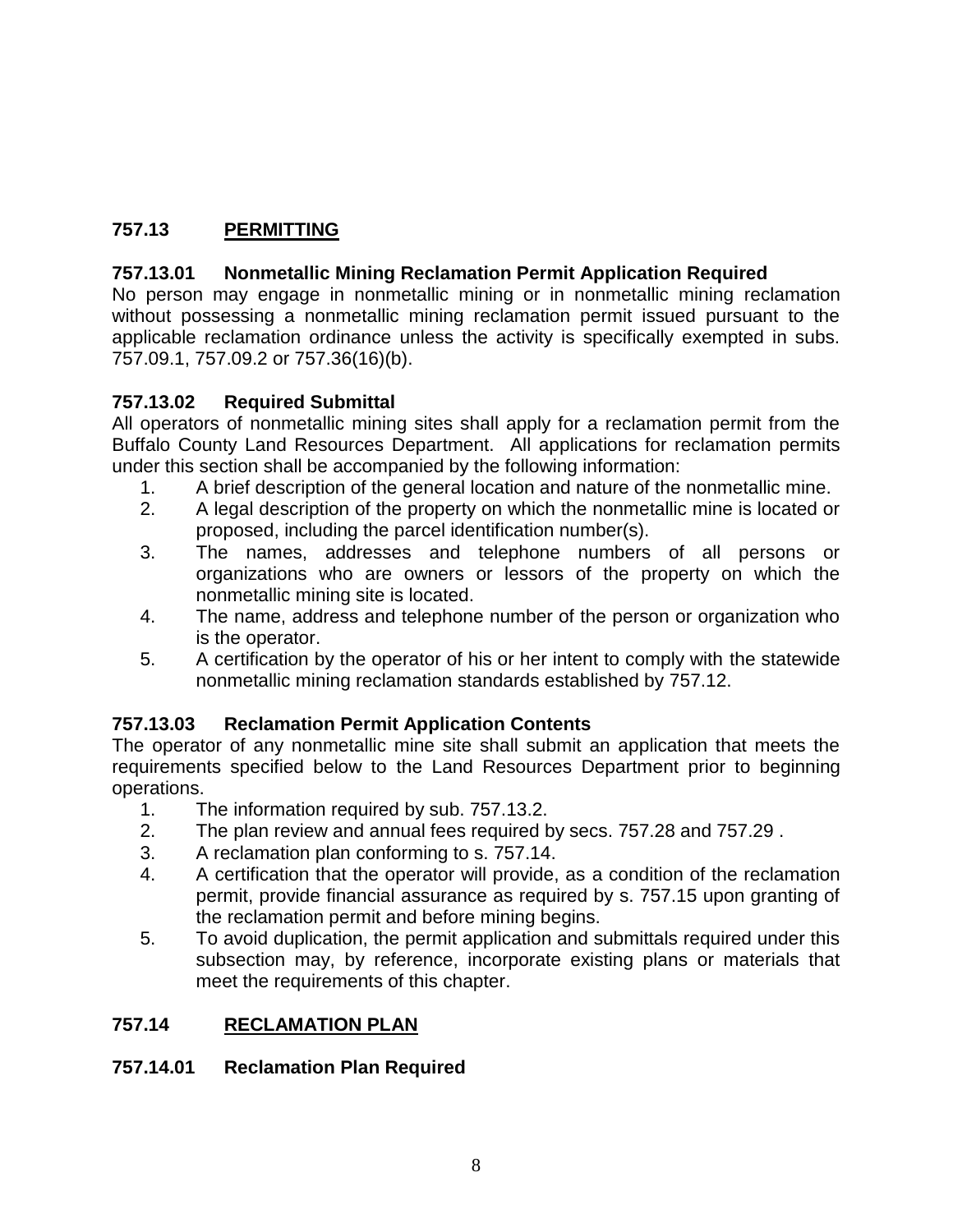All operators who conduct or plan to conduct nonmetallic mining shall submit to the Land Resources Department a reclamation plan that meets all of the following requirements and complies with the reclamation standards of 757.12.

# **757.14.02 Site Information**

The reclamation plan shall include information sufficient to describe the existing natural and physical conditions of the site, including, but not limited to:

- 1. Maps of the nonmetallic mining site including the general location, property boundaries, the areal extent, geologic composition and depth of the nonmetallic mineral deposit, the distribution, thickness and type of topsoil, the location of surface waters and the existing drainage patterns, the approximate elevation of ground water, as determined by existing hydrogeologic information. In specific instances where the existing hydrogeologic information is insufficient for purposes of the reclamation plan, the applicant may supplement the information with the opinion of a licensed professional geologist or hydrologist.
- 2. Topsoil or topsoil substitute material, if required to support revegetation needed for reclaiming the site to approved post-mining land use, can be identified using county soil surveys or other available information including that obtained from a soil scientist or the University of Wisconsin soil science extension agent or other available information resources.
- 3. Information available to the mine operator on biological resources, plant communities, and wildlife use at and adjacent to the proposed or operating mine sites.
- 4. Existing topography as shown on contour maps of the site at 5'contour intervals unless otherwise approved or requested by the Buffalo County Land Resources Department.
- 5. Location of manmade features on or near the site.
- 6. For proposed nonmetallic mining sites that include previously mined areas, a plan view drawing showing the location and extent of land previously affected by nonmetallic mining, including the location of stockpiles, wash ponds and sediment basins.

# **757.14.03 Post-Mining Land Use**

The reclamation plan shall specify a proposed post-mining land use for the nonmetallic mine site. The proposed post-mining land use shall be consistent with local land use plans and local zoning at the time the plan is submitted, unless a change to the land use plan or zoning is proposed. The proposed post-mining land use shall also be consistent with all applicable local, state, or federal laws in effect at the time the plan is submitted.

# **757.14.04 Reclamation Measures.**

The reclamation plan shall include a description of the proposed reclamation, including methods and procedures to be used and a proposed schedule and sequence for the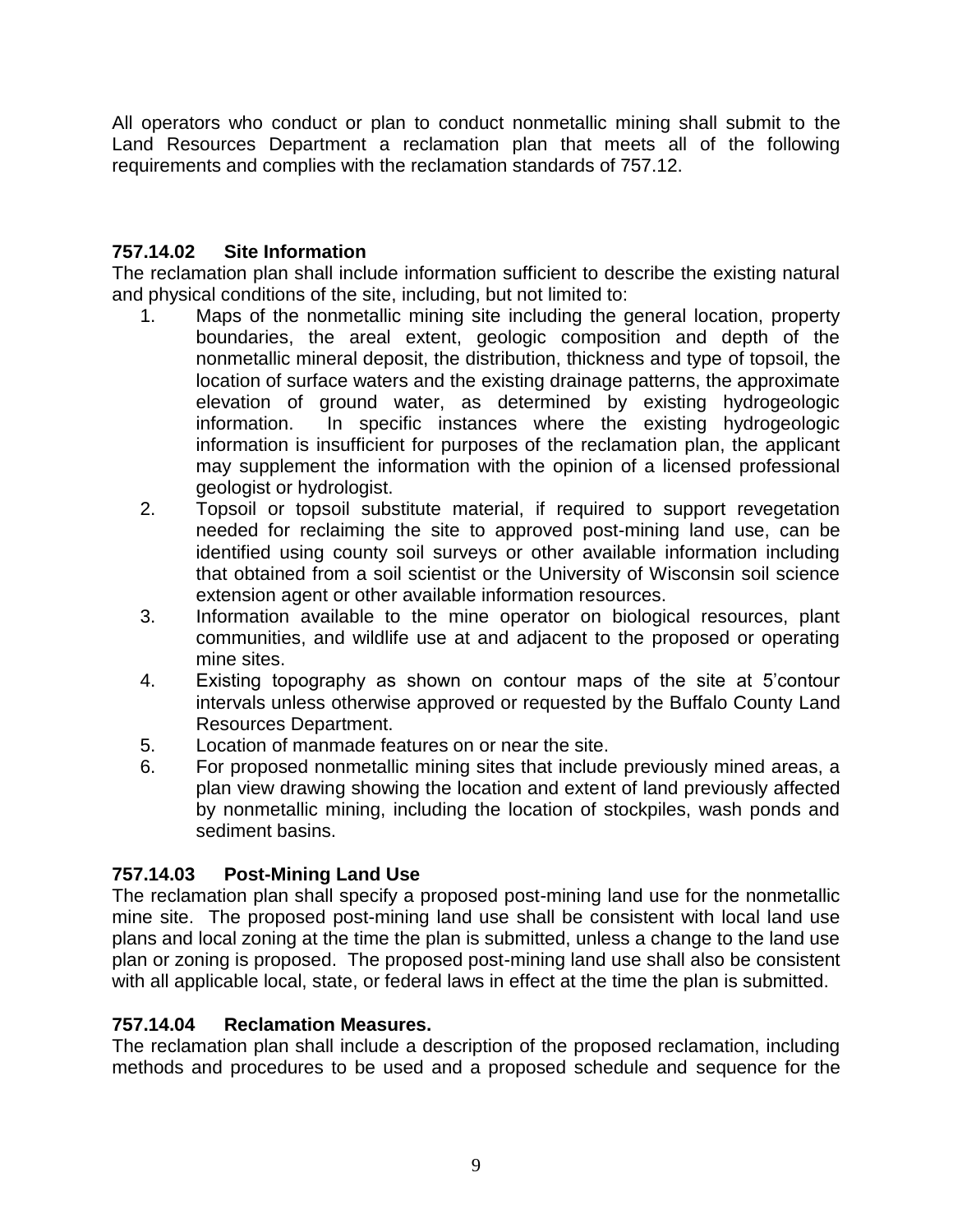completion of reclamation activities for various stages of reclamation of the nonmetallic mining site. The following shall be included:

- 1. A description of the proposed earthwork and reclamation, including final slope angles, high wall reduction, benching, terracing and other structural slope stabilization measures and if necessary a site-specific engineering analysis performed by a registered professional engineer (licensed in the State of Wisconsin) as provided by subs. 757.12.5 (1) or (2).
- 2. The methods of topsoil or topsoil substitute material removal, storage, stabilization and conservation that will be used during reclamation.
- 3. A plan or map which shows anticipated topography of the reclaimed site and any water impoundments or artificial lakes needed to support the anticipated future land use of the site.
- 4. A plan or map which shows surface structures, roads and related facilities after the cessation of mining.
- 5. The estimated cost of reclamation for each stage of the project or the entire site if reclamation staging is not planned.
- 6. A revegetation plan, which shall include timing and methods of seedbed preparation, rates and kinds of soil amendments, seed application timing, methods and rates, mulching, netting and any other techniques needed to accomplish soil and slope stabilization.
- 7. Quantifiable standards for revegetation adequate to show that a sustainable stand of vegetation has been established which would support the approved post-mining land use. Standards for revegetation may be based on the percent vegetative cover, productivity, plant density, diversity or other applicable measures.
- 8. A plan and, if necessary, a narrative showing erosion control measures to be employed during reclamation activities. These shall address how reclamation activities will be conducted to minimize erosion and pollution of surface and groundwater.
- 9. A description of any areas, which will be, reclaimed on an interim basis sufficient to qualify for the waiver of fees pursuant to subs. 757.31.2 and 757.31.4 and which will be subsequently disturbed prior to final reclamation. Descriptions shall include an identification of the proposed areas involved, methods of reclamation to comply with the standards in 757.12 and timing of interim and final reclamation.
- 10. A description of how the reclamation plan addresses the long-term safety of the reclaimed mining site. The description shall include a discussion of sitespecific safety measures to be implemented at the site and include measures that address public safety with regard to adjacent land uses.
	- a. Safety measures include: visual warnings, physical barriers, slope modifications such as reclamation blasting, scaling of the rock face, creation of benches. Other measures may be employed if found to be equivalent by a registered professional engineer (licensed in the State of Wisconsin).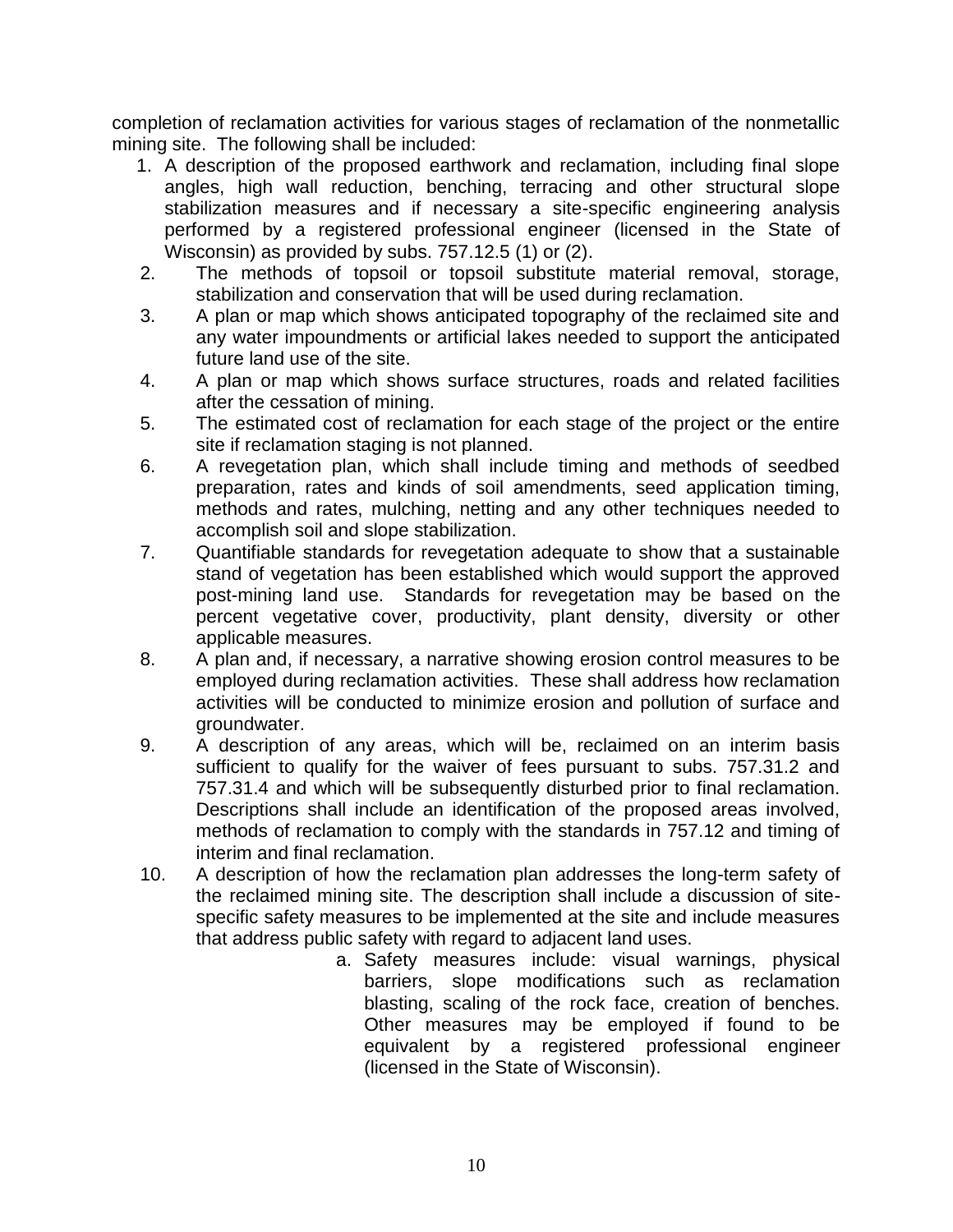### **757.14.05 Criteria for Successful Reclamation.**

The reclamation plan shall contain criteria for assuring successful reclamation in accordance sub. 757.12.1.

# **757.14.06 Certification of Reclamation Plan**

The operator shall provide a signed certification that reclamation will be carried out in accordance with the reclamation plan. If the operator does not own the land, the landowner or lessor, if different from the operator, shall also provide signed certification that they concur with the reclamation plan and will allow its implementation.

# **757.14.07 Existing Plans and Approvals**

To avoid duplication of effort, the reclamation plan required by this section may, by reference, incorporate existing plans or materials that meet the requirements of this chapter.

### **757.14.08 Approval of Reclamation Plan.**

Buffalo County shall approve, conditionally approve or deny the reclamation plan submitted under this section in writing in accordance with sub. 757.17.2 for mines that apply for a reclamation permit in conformance with s. 757.13. Conditional approvals of reclamation plans shall be made according to sub. 757.17.5 and denials of reclamation plans shall be made pursuant to s. 757.18. The operator shall keep a copy of the reclamation plan approved under this subsection at the mine site or, if not practicable, at the operator's nearest place of business. The Land Resources Department shall keep the original and or copy of approved reclamation plan on file.

# **757.15 FINANCIAL ASSURANCE**

### **757.15.01 Financial Assurance Requirements.**

All operators of nonmetallic mining sites in Buffalo County shall prepare and submit a proof of financial assurance that meets the following requirements:

- 1. NOTIFICATION. The regulatory authority shall provide written notification to the operator of the amount of financial assurance required under sub. (3).
- 2. FILING. Following approval of the nonmetallic mining reclamation permit, and as a condition of the permit, the operator shall file a financial assurance with the Buffalo County Land Resources Department. The financial assurance shall provide that the operator shall faithfully perform all requirements in this chapter, an applicable reclamation ordinance and the reclamation plan. Financial assurance shall be payable exclusively to the Buffalo County Land Resources Department. In cases where one or more other regulatory authorities regulate a nonmetallic mining site, all financial assurance shall be made payable to the Buffalo County Land Resources Department only if it currently has primary regulatory responsibility.
- 3. AMOUNT AND DURATION OF FINANCIAL ASSURANCE. The amount of financial assurance shall equal as closely as possible the cost to the Buffalo County Land Resources Department of hiring a contractor to complete either final reclamation or progressive reclamation according to the approved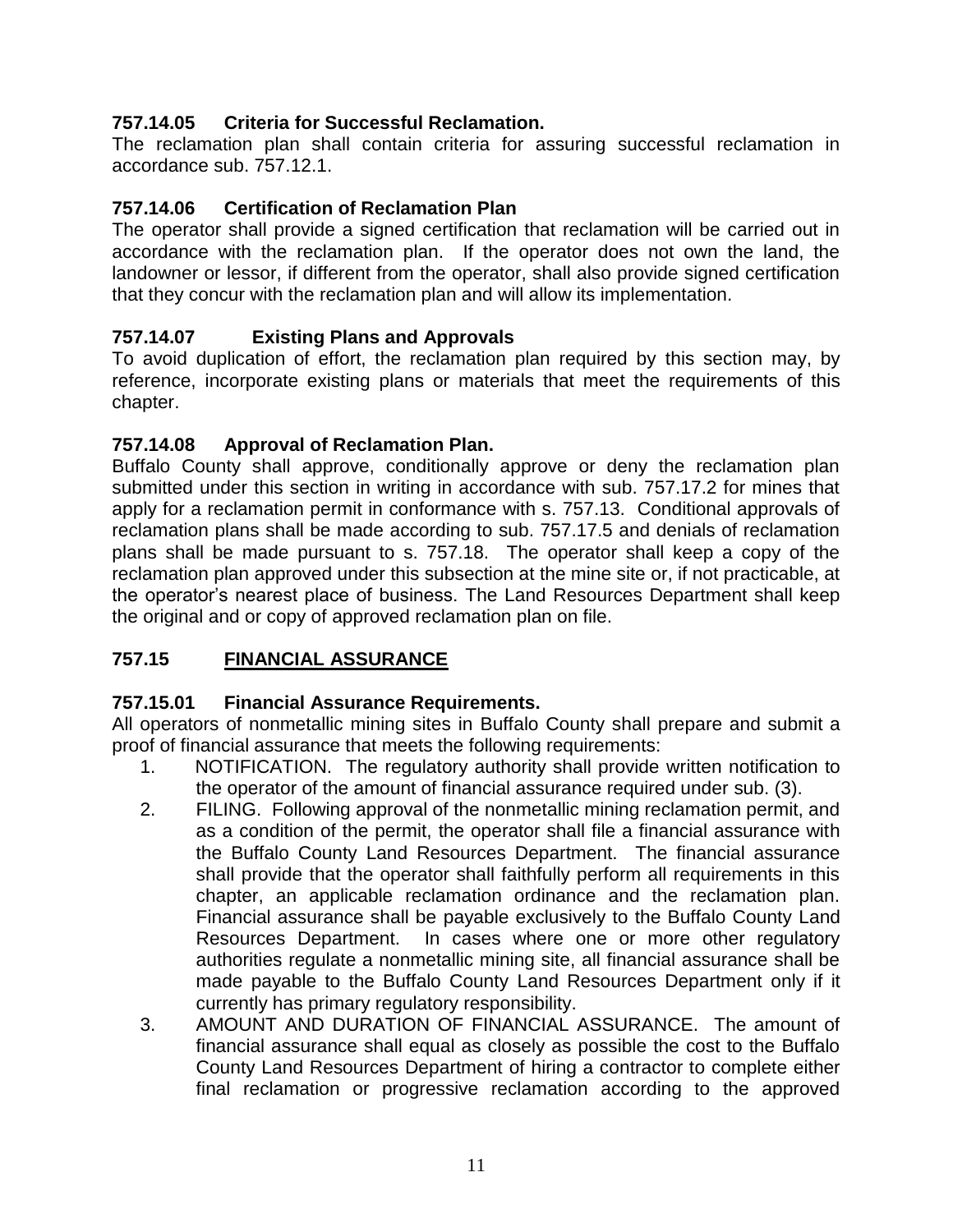reclamation plan. The amount of financial assurance shall be reviewed periodically by the Buffalo County Land Resources Department to assure it equals outstanding reclamation costs. Any financial assurance filed with the department shall be in an amount equal to the estimated cost for reclaiming all sites the operator has under project permits. The Land Resources Department may accept a lesser initial amount of financial assurance provided that the permittee initiates a process to continuously increase the amount of financial assurance until it is adequate to effect reclamation. An escrow account may be established that is based on production gross sales and serves to provide regular payments to an account that is designed to grow to the amount necessary to guarantee performance of reclamation by the expected time of final reclamation. The period of the financial assurance is dictated by the period of time required to establish the post mining land use declared and approved of in the reclamation plan. This may extend beyond the permit if required to accomplish successful and complete implementation of the reclamation plan.

- 4. FORM AND MANAGEMENT. Financial assurance shall be provided by the operator and shall be by a bond or an alternate financial assurance. Financial assurance shall be payable to the Buffalo County Land Resources Department and released upon successful completion of the reclamation measures specified in the reclamation plan. Alternate financial assurances may include, but are not limited to cash, certificates of deposits, irrevocable letters of credit, irrevocable trusts, established escrow accounts, demonstration of financial responsibility by meeting net worth requirements, or government securities. Any interest from the financial assurance shall be paid to the operator. Certificates of deposit shall be automatically renewable or other assurances shall be provided before the maturity date. Financial assurance arrangements may include, at the discretion of the Land Resources Mining Department, a blend of different options for financial assurance including a lien on the property on which the nonmetallic mining site occurs or a combination of financial assurance methods.
- 5. MULTIPLE PROJECTS. Any operator who obtains a permit from the Land Resources Department for 2 or more nonmetallic mining sites may elect, at the time the second or subsequent site is approved, to post a single financial assurance in lieu of separate financial assurance instruments for each nonmetallic mining site. When an operator elects to post a single financial assurance in lieu of separate financial assurances for each mining site, no financial assurances previously posted on individual mining sites shall be released until the new financial assurance has been accepted by the Land Resources Department.
- 6. MULTIPLE JURISDICTIONS. In cases where more than one regulatory authority has jurisdiction, a cooperative financial security arrangement may be developed and implemented by the regulatory authorities to avoid requiring the permittee to prove financial assurance with more than one regulatory authority for the same nonmetallic mining site. Financial assurance is required for each site and two or more sites of less than one acre by the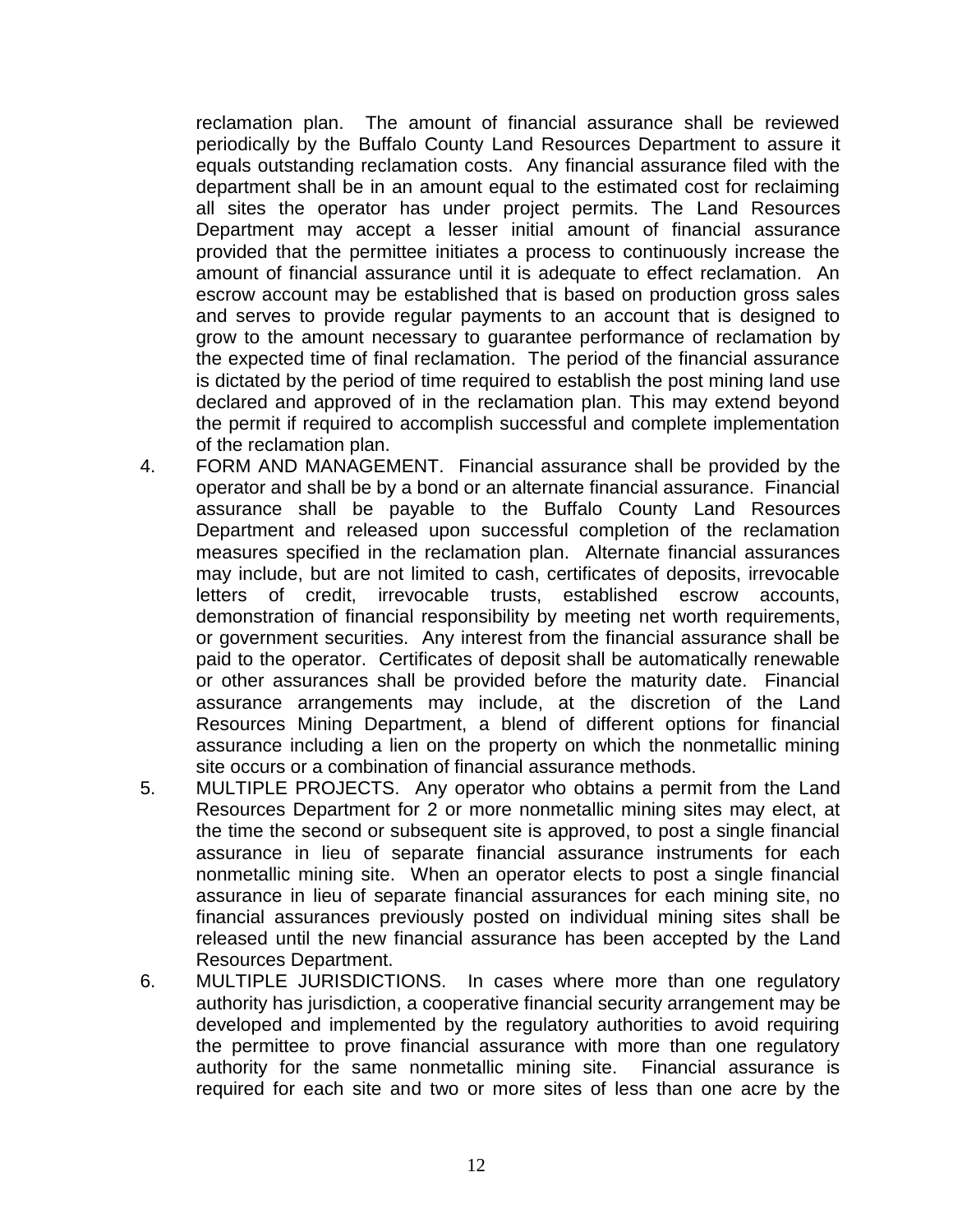same operator, except that governmental units are not required to obtain financial assurance.

- 7. CERTIFICATION OF COMPLETION AND RELEASE.
	- a. The operator shall notify the regulatory authority, by filing a notice of completion, at the time that he or she determines that reclamation of any portion of the mining site or the entire site is complete. The Land Resources Department shall inspect the mine site or portion thereof that was the subject of the notice of completion to determine if reclamation has been carried out in accordance with the approved reclamation plan. The department may partially release the financial assurance if it determines that compliance with a portion of the reclamation plan has been achieved and requires no waiting period. After determining that reclamation is complete the department shall issue a certificate of completion and shall release the financial assurance or appropriately reduce the financial assurance in the case of reclamation of a portion of the mining site.
	- b. The Land Resources Department shall make a determination of whether or not the certification in par. (a) can be made within 60 days that the request is received.
	- c. The Land Resources Department may make a determination under this subsection that:
		- ii. Reclamation is not yet complete;
		- iii. It is not possible to assess whether reclamation is complete due to weather conditions, snow cover or other relevant factors;
		- iv. Reclamation is complete in a part of the mine; or
		- v. Reclamation is fully complete.
- 8. FORFEITURE. Financial assurance shall be forfeited if any of the following occur:
	- a. A permit is revoked under s. 757.25 and the appeals process has been completed.
	- b. An operator ceases mining operations and fails to reclaim the site in accordance with the reclamation plan.
- 9. CANCELLATION. Financial assurance shall provide that it may not be canceled by the surety or other holder or issuer except after not less than a 90 day notice to the Land Resources Department in writing by registered or certified mail. Not less than 30 days prior to the expiration of the 90-day notice of cancellation, the operator shall deliver to the Land Resources Department a replacement proof of financial assurance. In the absence of this replacement financial assurance, all mining shall cease until the time it is delivered and in effect.
- 10. CHANGING METHODS OF FINANCIAL ASSURANCE. The operator of a nonmetallic mining site may change from one method of financial assurance to another. This may not be done more than once a year unless required by an adjustment imposed pursuant to sub. (12). The operator shall give the Land Resources Department at least 60 days notice prior to changing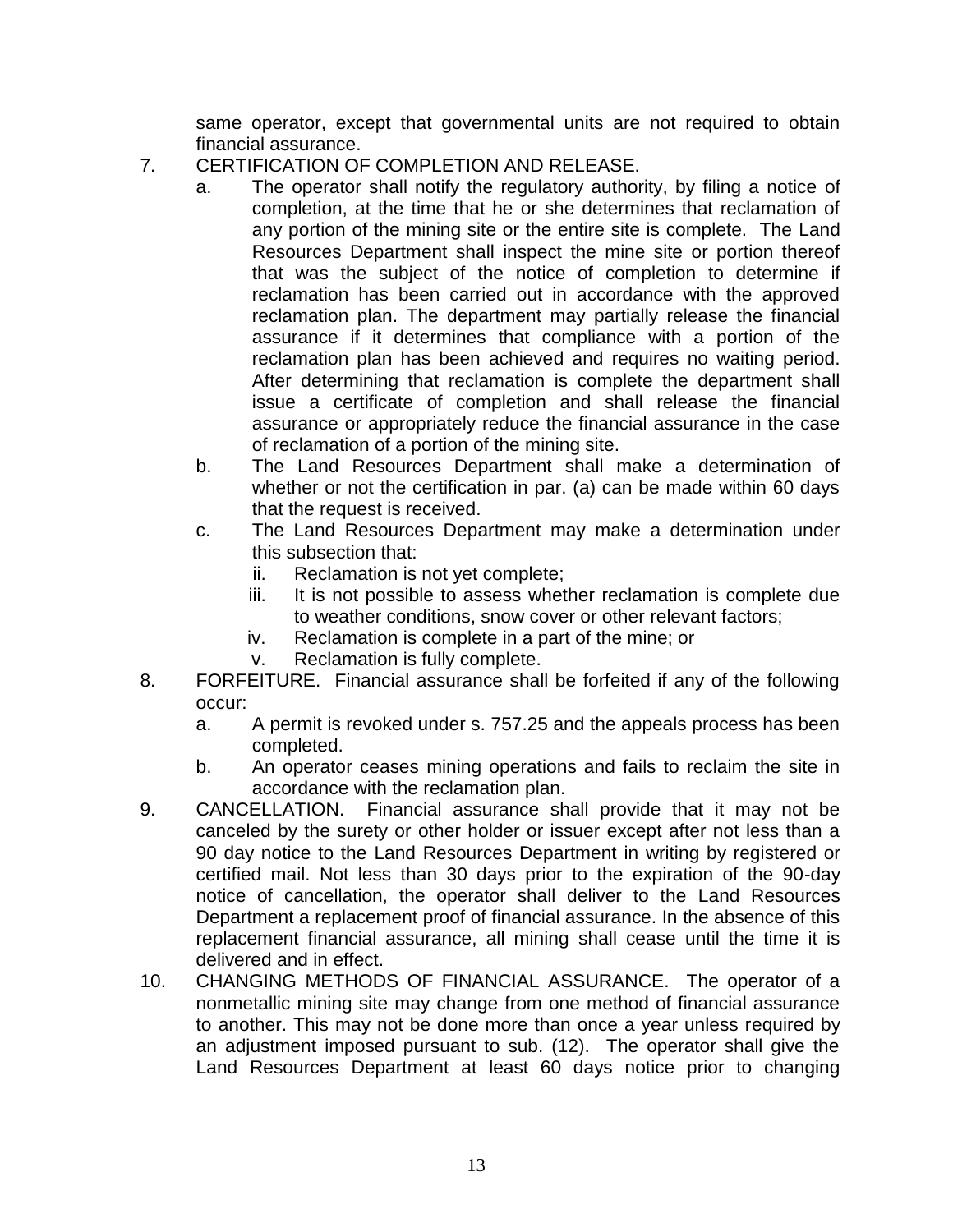methods of financial assurance and may not actually change methods without the written approval of the Land Resources Department.

- 11. BANKRUPTCY NOTIFICATION. The operator of a nonmetallic mining site shall notify the regulatory authority by certified mail of the commencement of voluntary or involuntary proceeding under bankruptcy code, 11 USC, et seq., naming the operator as debtor, within 10 days of commencement of the proceeding.
- 12. ADJUSTMENT OF FINANCIAL ASSURANCE. Financial assurance may be adjusted when required by the Buffalo County Land Resources Department. The Buffalo County Land Resources Department may notify the operator in writing that adjustment is necessary and the reasons for it. The Buffalo County Land Resources Department may adjust financial assurance based upon prevailing or projected interest or inflation rates, or the latest cost estimates for reclamation.
- 13. NET WORTH TEST.
	- 1. Only an operator that meets the definition of "company" in s. 289.41 (1) (b), Stats., may use the net worth method of providing financial assurance.
	- 2. The operator shall submit information to the regulatory authority in satisfaction of the net worth test requirements of s. 289.41 (4), Stats. The criteria in secs. 289.41 (6) (b), (d), (e), (f), (g), (h) and (i), Stats., shall apply.
	- 3. An operator using the net worth test to provide financial assurance for more than one mine shall use the total cost of compliance for all mines in determining the net worth to reclamation cost ratio in accordance with s. 289.41 (6), Stats.
	- 4. Determinations under the net worth test shall be done in accordance with s. 289.41 (5), Stats.
	- 5. In addition, the operator shall submit a legally binding commitment to faithfully perform all compliance and reclamation work at the mine site that is required under this chapter.

### **757.15.02 Private Nonmetallic Mines**

The operator of any nonmetallic mining site that applies for a reclamation permit in conformance with s. 757.13 shall submit the proof of financial assurance required by sub. 757.15.1 as specified in the reclamation permit issued to it under this chapter.

### **757.15.03 Public Nonmetallic Mining**

The financial assurance requirements of this section do not apply to nonmetallic mining conducted by the State of Wisconsin, a state agency, board, commission or department, or a municipality.

### **757.16 PUBLIC NOTICE AND RIGHT OF HEARING**

### **757.16.01 Reclamation Plan Hearing**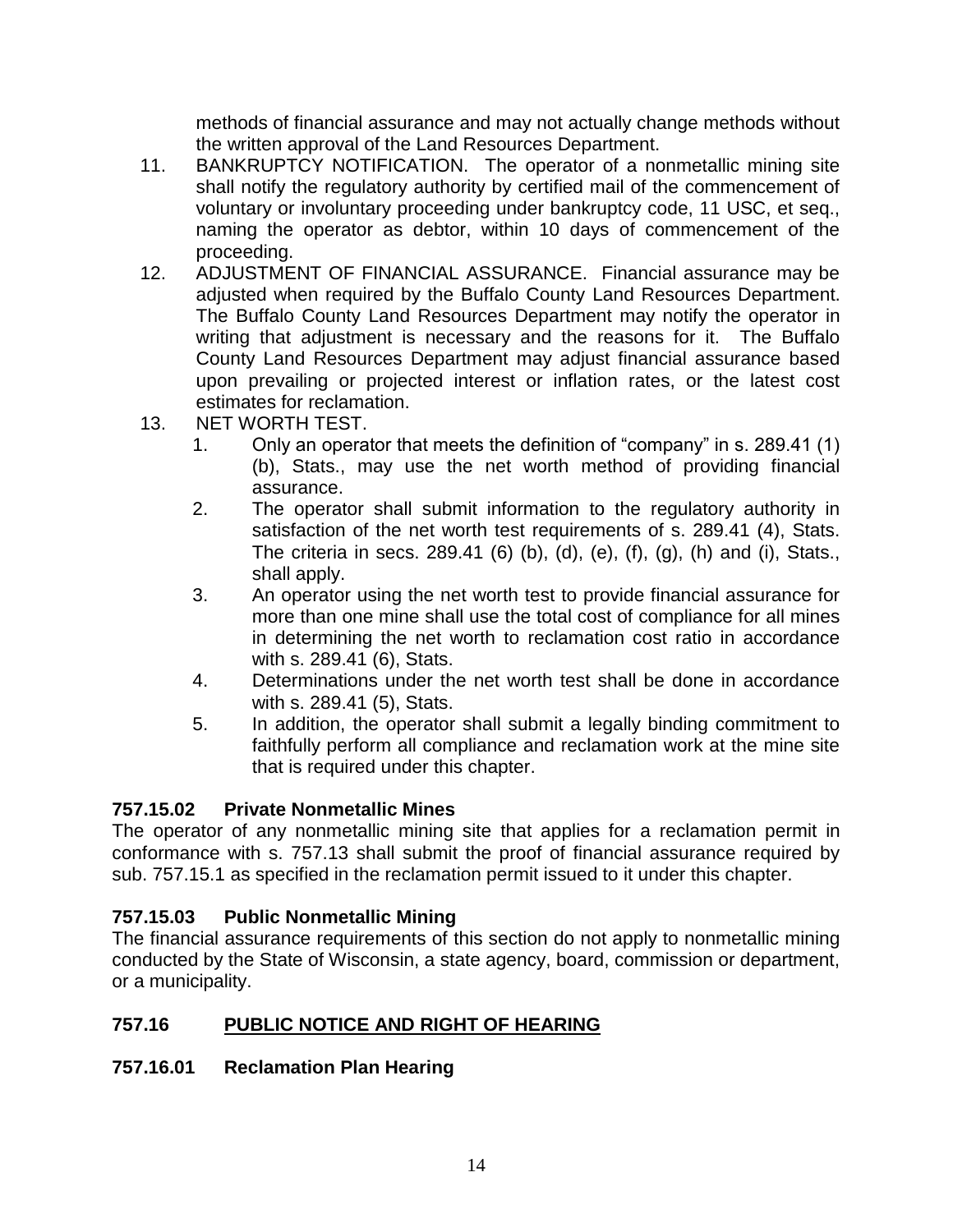The Land Resources Department shall provide public notice and the opportunity for a public informational hearing as set forth below:

- 1. PUBLIC NOTICE.
	- a. When the Land Resources Department receives an application to issue a reclamation permit, it shall publish a public notice of the application no later than 60 days after receipt of a complete application that satisfies s. 757.13.1.
	- b. The notice shall briefly describe the mining and reclamation planned at the nonmetallic mining site. The notice shall be published as a class 1 notice pursuant to s. 985.07(1), Stats., in the official newspaper of Buffalo County. The notice shall mention the opportunity for public hearing pursuant to this section and shall give the locations at which the public may review the application and all supporting materials including the reclamation plan.
	- c. Copies of the notice shall be forwarded by Buffalo County to the county Land Resources Director, and owners of land within 300 feet of the boundaries of the parcel or parcels of land on which the site is located.
- 2. HEARING. The Land Resources Department shall provide for an opportunity for a public informational hearing on an application or request to issue a nonmetallic mining reclamation permit as follows:
	- a. If it conducts a zoning-related hearing on the nonmetallic mine site, the Land Resources Department shall provide the opportunity at this hearing to present testimony on reclamation-related matters. This opportunity shall fulfill the requirement for public hearing for a nonmetallic mining reclamation permit required by this section. The Land Resources Department shall consider the reclamation-related testimony in the zoning-related hearing in deciding on a permit application pursuant to this chapter.
	- b. If there is no opportunity for a zoning-related hearing on the nonmetallic mine site as described in par. (a), opportunity for public hearing required by this section shall be provided as follows. Any person residing within, owning property within, or whose principal place of business is within 300 feet of the boundary of the parcel or parcels of land in which the nonmetallic mining site is located or proposed may request a public informational hearing. The Land Resources Department shall hold a public hearing if requested in writing by any of these persons within 30 days of the actual date of public notice under sub. (1). This public informational hearing shall be held no sooner than 30 days nor later than 60 days after being requested. The hearing shall be conducted as an informational hearing for the purpose of explaining and receiving comment from affected persons on the nature, feasibility and effects of the proposed reclamation.
	- c. If a public informational hearing is requested according to 757.16.1 (2)(b), notice shall be provided to the persons described in 757.16.1 (2)(b) and the county Land Resources Director. A Class II notice must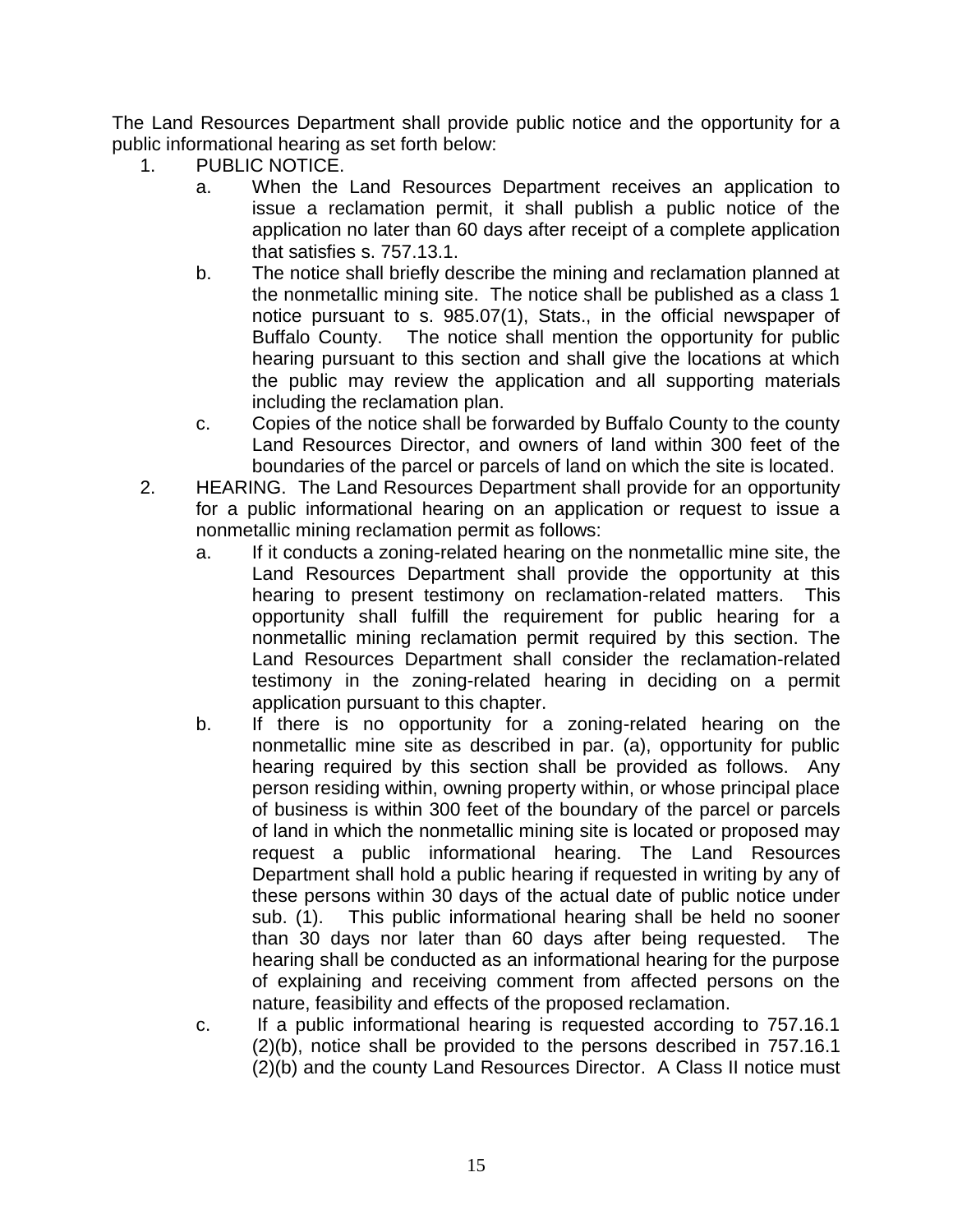be published in the official Buffalo County Newspaper according to WI Statutes Chapter 985.

d. The subject matter and testimony at this informational hearing shall be limited to reclamation of the nonmetallic mine site.

Note: Informational hearings are limited to reclamation of the nonmetallic mining site. Regulatory authority staff conducting the hearings should make it clear that the hearings may not cover nonreclamation matters because they are beyond the scope of NR 135 reclamation. Non-reclamation matters are those related to zoning or subject to other local authority. These matters may include but are not limited to: traffic, setbacks, blasting, dewatering, hours of operation, noise or dust control or the question of whether to use the land for mining.

### **757.16.02 Local Transportation-Related Mines**

No public notice or informational hearing is required for a nonmetallic mining reclamation permit issued to a local transportation-related mine pursuant to sub. 757.17.3.

# **757.17 ISSUANCE OF A NONMETALLIC MINING RECLAMATION PERMIT**

# **757.17.01 Permit Required**

No person may engage in nonmetallic mining or nonmetallic mining reclamation in Buffalo County before obtaining a reclamation permit issued under this section, except for nonmetallic mining sites that are exempt from this chapter under subs. 757.09.1, 757.09.2 or 757.36(16)(b).

### **757.17.02 Permit Issuance**

Applications for reclamation permits for nonmetallic mining that satisfy s. 757.13 shall be issued a reclamation permit or otherwise acted on as provided below.

- 1. Unless denied pursuant to s. 757.18, the Land Resources Department shall approve in writing a request that satisfies the requirements of s. 757.13 to issue a nonmetallic mining reclamation permit for the proposed nonmetallic mine.
- 2. The Land Resources Department may not issue an approval without prior or concurrent approval of the reclamation plan that meets the requirements of s. 757.14. The regulatory authority may issue a reclamation permit subject to conditions in sub. 757.17.5 if appropriate. The permit decision shall be made no sooner than 30 days nor later than 90 days following receipt of the complete reclamation permit application that meets the requirements in s. 757.13 and reclamation plan that meets the requirements in s. 757.14, unless a public hearing is held pursuant to s. 757.16. If a public hearing is held, the regulatory authority shall issue the reclamation permit, subject to conditions pursuant to sub. 757.17.5 if appropriate, or shall deny the permit as provided in s. 757.18, no later than 60 days after completing the public hearing.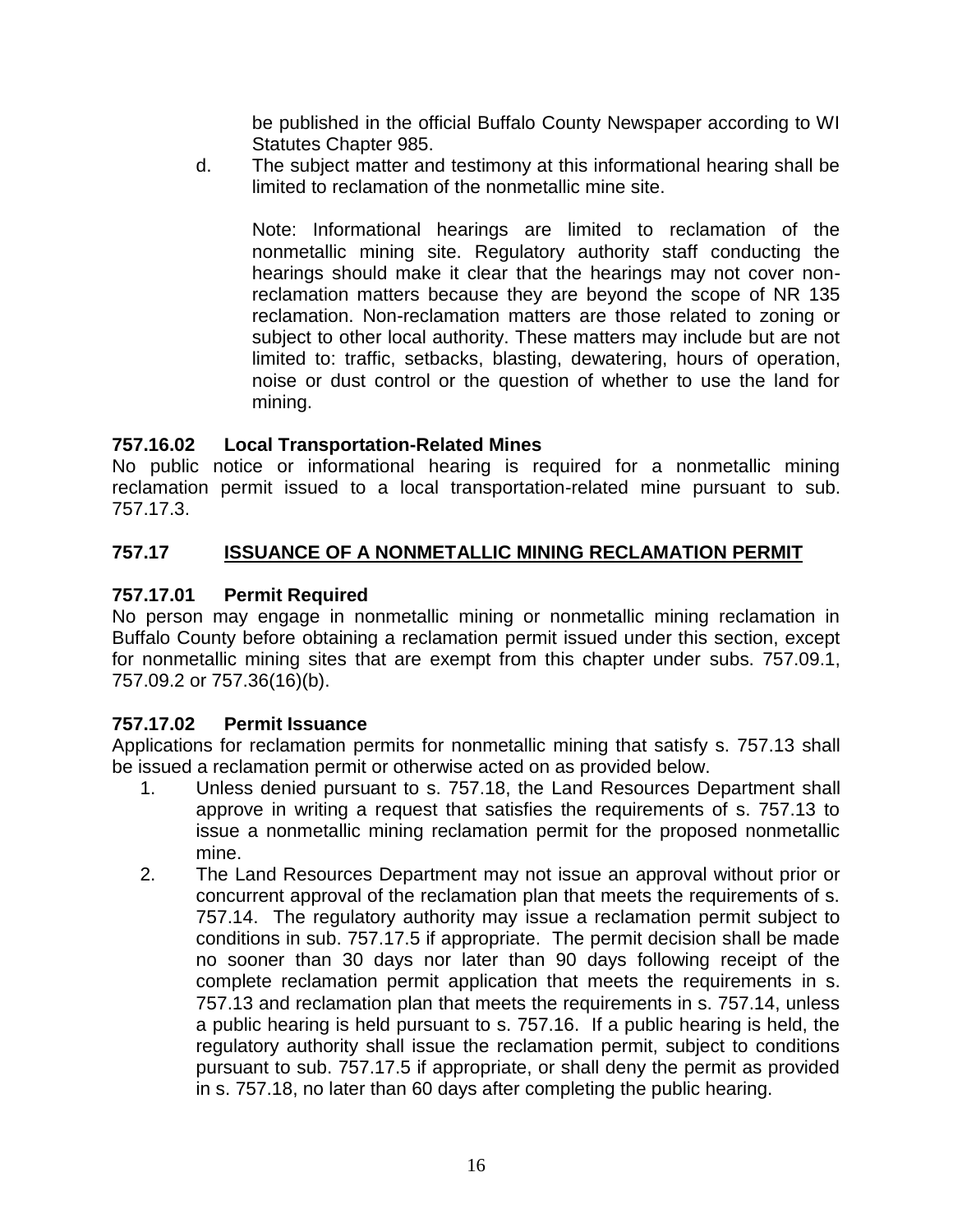3. Permits issued pursuant to this subsection shall require compliance with a reclamation plan that has been approved and satisfies the requirements of s. 757.14 and provision by the applicant of financial assurance required under s. 757.15 and payable to the Land Resources Department prior to beginning mining.

### **757.17.03 Automatic Permit for Local Transportation-Related Mines**

- 1. The Land Resources Department shall automatically issue an expedited permit under this subsection to any borrow site that:
	- a. Will be opened and reclaimed under contract with a municipality within a period not exceeding 36 months;
	- b. Is a nonmetallic mine which is intended to provide stone, soil, sand or gravel for the construction, reconstruction, maintenance or repair of a highway, railroad, airport facility or other transportation facility under contract with the municipality;
	- c. Is regulated and will be reclaimed under contract with the municipality in accordance with the requirements of the Wisconsin Department of Transportation concerning the restoration of nonmetallic mining sites;
	- d. Is not a commercial source;
	- e. Will be constructed, operated and reclaimed in accordance with applicable zoning requirements, if any and;
	- f. Is not otherwise exempt from the requirements of this chapter under sub. 757.09.1(10).
- 2. In this subsection, "municipality" has the meaning defined in s. 299.01(8), Stats.
- 3. Automatic permits shall be issued under this subsection in accordance with the following provisions:
	- a. The applicant shall notify the Land Resources Department of the terms and conditions of the contract with respect to reclamation of the proposed borrow site.
	- b. The applicant shall provide evidence to the Land Resources Department to show that the borrow site and its reclamation will comply with applicable zoning requirements, if any.
	- c. The Land Resources Department shall accept the contractual provisions incorporating requirements of the Wisconsin Department of Transportation in lieu of a reclamation plan under s. 757.14.
	- d. The Land Resources Department shall accept the contractual provisions in lieu of the financial assurance requirements in s. 757.15.
	- e. The public notice and hearing provisions of s. 757.16 do not apply to nonmetallic mining sites that are issued automatic permits under this subsection.
	- f. Mines permitted under this subsection shall pay an annual fee to the Land Resources Department as provided in s. 757.29, but shall not be subject to the plan review fee provided in s. 757.28.
	- g. The Land Resources Department shall issue the automatic permit within 7 days of the receipt of a complete application.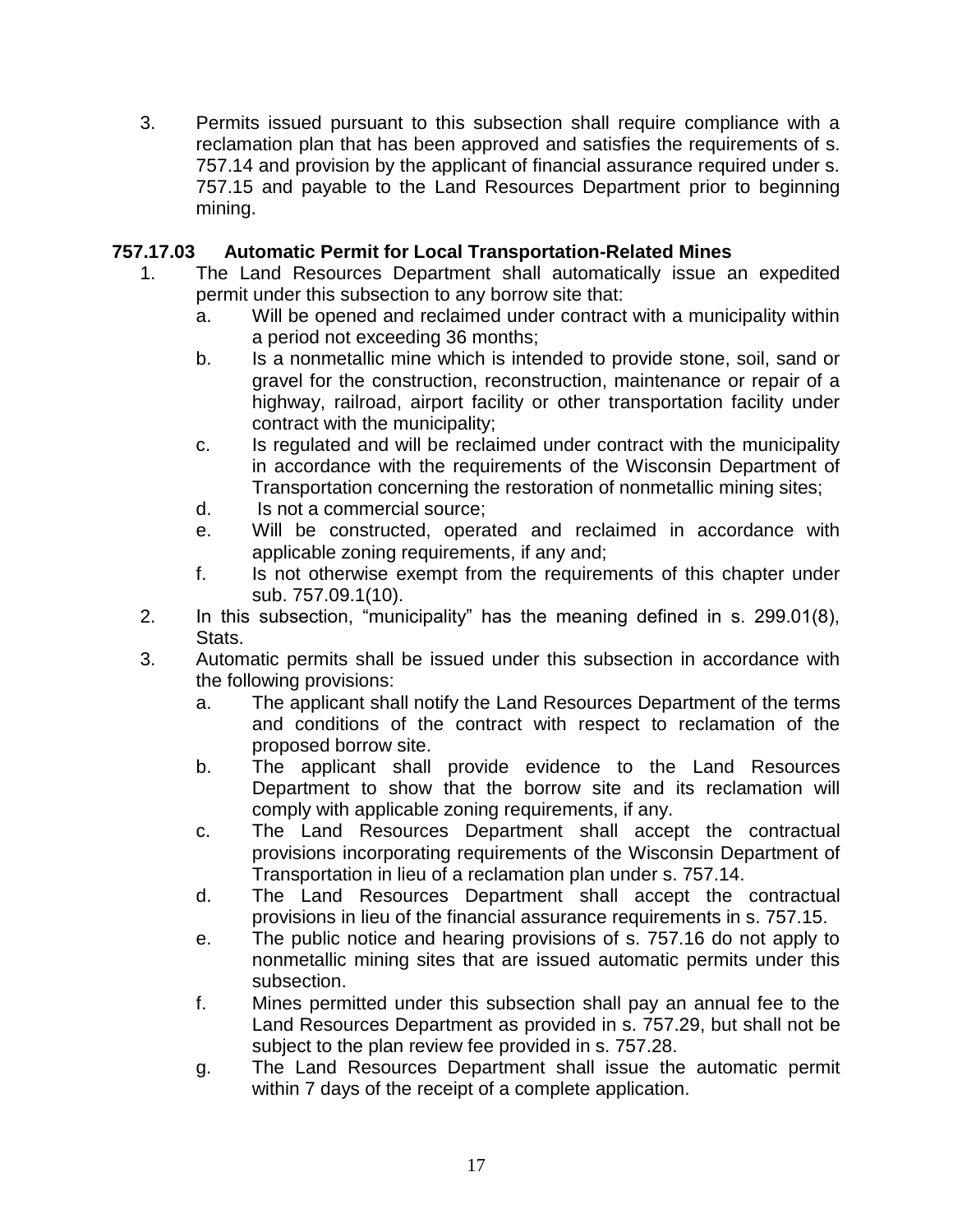- h. If the borrow site is used to concurrently supply materials for other than the local transportation project, the automatic permitting in this subsection still applies provided the site will be reclaimed under a contractual obligation with the municipality in accordance with the Wisconsin Department of Transportation requirements.
- i. Notwithstanding s. 757.26, the operator of a borrow site under this subsection is required to submit only the information in an annual report necessary to identify the borrow site and to determine the applicable annual fee.

# **757.17.04 Expedited Review.**

Any operator of a nonmetallic mining site may request expedited review of a reclamation permit application under sub. (1) or sub. (2) as follows:

- 1. The operator may submit a request for expedited permit review with payment of the expedited review fee specified in s. 757.28.2. This request shall state the need for such expedited review and the date by which such expedited review is requested.
- 2. The operator may submit a request for expedited review under this subsection if the applicant requires a reclamation permit to perform services under contract with a municipality. This request for expedited review shall state the need for expedited review and shall include a copy of the applicable sections of the contract and the date by which the expedited review is requested.
- 3. Following receipt of a request under this subsection, the Land Resources Department shall inform the applicant of the estimated date for decision on issuance of the permit. If the applicant then elects not to proceed with the expedited review, the fee paid under sub. (1) shall be returned.
- 4. Expedited review under this subsection shall not waive, shorten or otherwise affect the public notice and right of hearing pursuant to s. 757.16. This subsection does not impose an obligation upon the regulatory authority to act upon a permit application under this subsection by a specific date.

# **757.17.05 Permit Conditions**

Any decision under this section may include conditions as provided below:

- 1. The Land Resources Department may issue a reclamation permit or approve a reclamation plan subject to general or site-specific conditions if needed to assure compliance with the nonmetallic mining reclamation requirements of this chapter. The approvals may not include conditions that are not related to reclamation.
- 2. One required condition of the issued permit shall be that the new mine obtain financial assurance pursuant to s. 757.15 prior to beginning mining.

# **757.18 PERMIT DENIAL**

An application for a nonmetallic mining reclamation permit shall be denied as set forth below: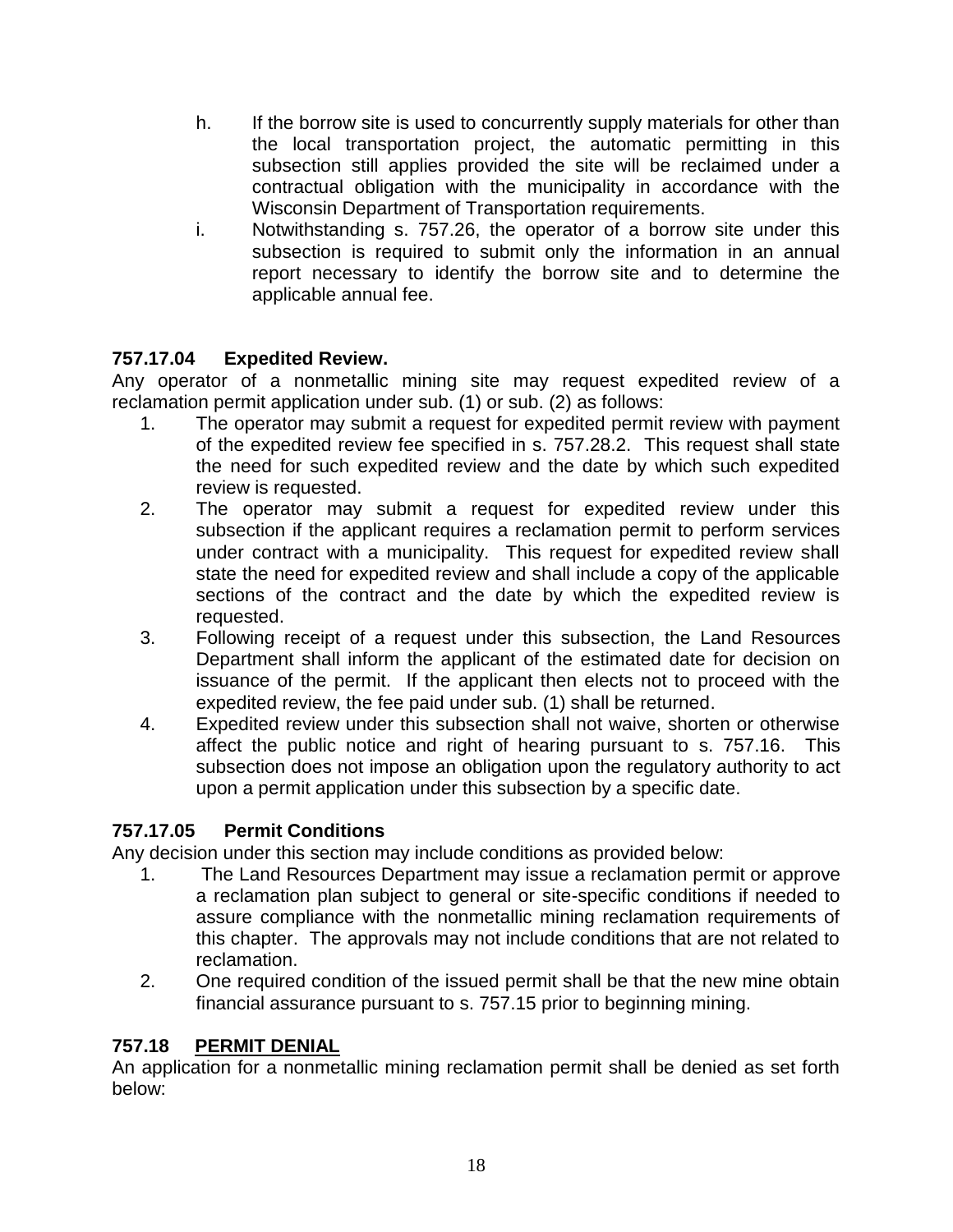- 1. An application to issue a nonmetallic mining reclamation permit shall be denied, within the time frame for permit issuance specified in s. 757.17, if the Land Resources Department finds any of the following:
	- a. The applicant has, after being given an opportunity to make corrections, failed to provide to the Land Resources Department an adequate permit application, reclamation plan, financial assurance or any other submittal required by Chapter NR 135, Wisconsin Administrative Code or this chapter.
	- b. The proposed nonmetallic mining site cannot be reclaimed in compliance with the reclamation standards contained in this chapter, Chapter NR 135, Wisconsin Administrative Code or subch. I. of ch. 295, Stats.
	- c. The applicant, or its agent, principal or predecessor has, during the course of nonmetallic mining in Wisconsin within 10 years of the permit application or modification request being considered shown a pattern of serious violations of this chapter or of federal, state or local environmental laws related to nonmetallic mining reclamation.
		- i. The following may be considered in making this determination of a pattern of serious violations:
			- 1. Results of judicial or administrative proceedings involving the operator or its agent, principal or predecessor.
			- 2. Suspensions or revocations of nonmetallic mining reclamation permits pursuant to this chapter, other reclamation ordinances or Chapter NR 135, Wisconsin Administrative Code.
			- 3. Forfeitures of financial assurance.
		- ii. A denial under this subsection shall be in writing and shall contain documentation of reasons for denial.
	- b. A decision to deny an application to issue a reclamation permit may be reviewed under s. 757.23.

# **757.19 ALTERNATIVE REQUIREMENTS**

# **757.19.01 Scope of Alternative Requirements Approvable.**

An operator of a nonmetallic mining site may request an alternative requirement to the reclamation standard established in s. 757.12 upon petition to the Buffalo County Board of Adjustment. The Board of Adjustment may approve an alternative requirement to the reclamation standards established in this chapter if the operator demonstrates and the Board of Adjustment finds that all of the following criteria are met:

- 1. The nonmetallic mining site, the surrounding property or the mining plan or reclamation plan has a unique characteristic, which requires an alternative requirement.
- 2. Unnecessary hardship, which is peculiar to the nonmetallic mining site or plan, will result unless the alternative requirement is approved.
- 3. Reclamation in accordance with the proposed alternative requirement will achieve the planned post-mining land use and long-term site stability in a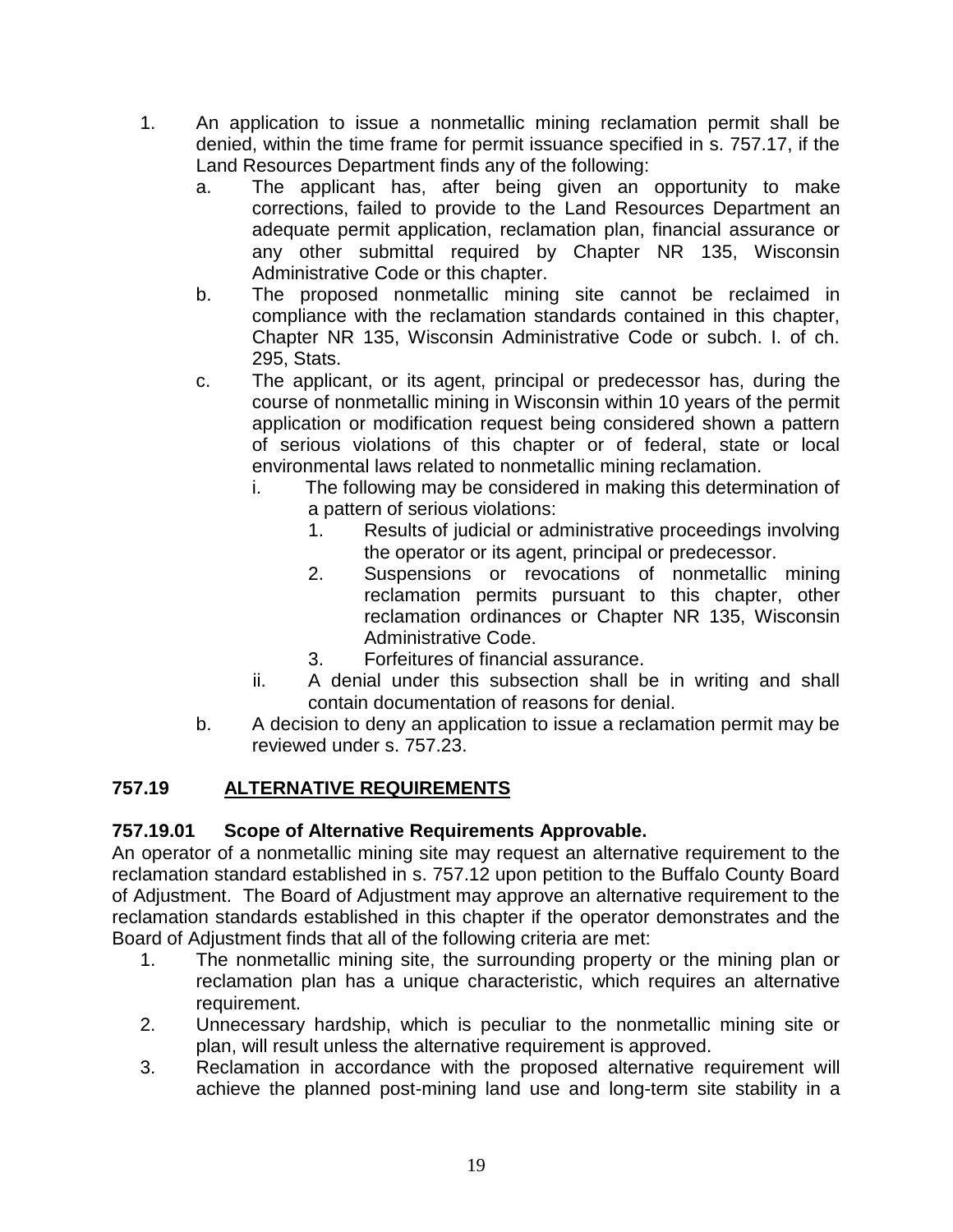manner that will not cause environmental pollution or threaten public health, safety or welfare.

# **757.19.02 Procedures**

- 1. The operator of a nonmetallic mining site requesting an alternate requirement in sub. 757.19.1 shall demonstrate all the criteria in sub. 757.19.1. This shall be submitted in writing to the Land Resources Department.
- 2. Applications for alternate requirements shall be made upon petition to the Buffalo County Board of Adjustment in accordance with the standards set forth in Section 757.19.3.

# **757.19.03 Board of Adjustment**

- 1. The appropriate board created under SS59.694, for counties, is hereby authorized or shall be appointed to act as the Board of Adjustment for the purposes of this ordinance. The Board of Adjustment shall exercise the powers conferred by Wis. Stats., and adopt rules for the conduct of business. The Land Resources Director may not be the secretary of the Board.
- 2. Powers and Duties: The Board of Adjustment shall:
	- a. Appeals-Hear and decide appeals where it is alleged there is error in any order, requirement, decision or determination made by an administrative official in the enforcement or administration of this ordinance.
	- b. Requirements-Hear and decide upon alternative requirements under S 757.19.2.
	- c. Variances-Hear and decide, upon appeal, variances from the dimensional standards of this ordinance.
- 3. Appeals to the Board
	- a. Appeals to the Board may be taken by any person aggrieved or by any officer, department, board or bureau of the county affected by any decision of an administrative officer in the Land Resources Department. Such appeal shall be taken within 30 days unless otherwise provided by the rules of the board, or by filing with the official whose decision is in question, and with the board, a notice of appeal specifying the reasons for the appeal. The official whose decision is in question shall transmit to the board all the papers constituting the record concerning the matter appealed.
	- b. Notice and hearing for appeals including variances
		- ii. The board shall:
			- 1. Fix a reasonable time for the hearing.
			- 2. Publish adequate notice pursuant to Wisconsin Statutes, specifying the date, time, place and subject of the hearing;
			- 3. Assure that notice shall be mailed to the parties in interest and the district office of the Department at least 10 days in advance of the hearing.
	- c. Hearing-Any party may appear in person or by agent or attorney.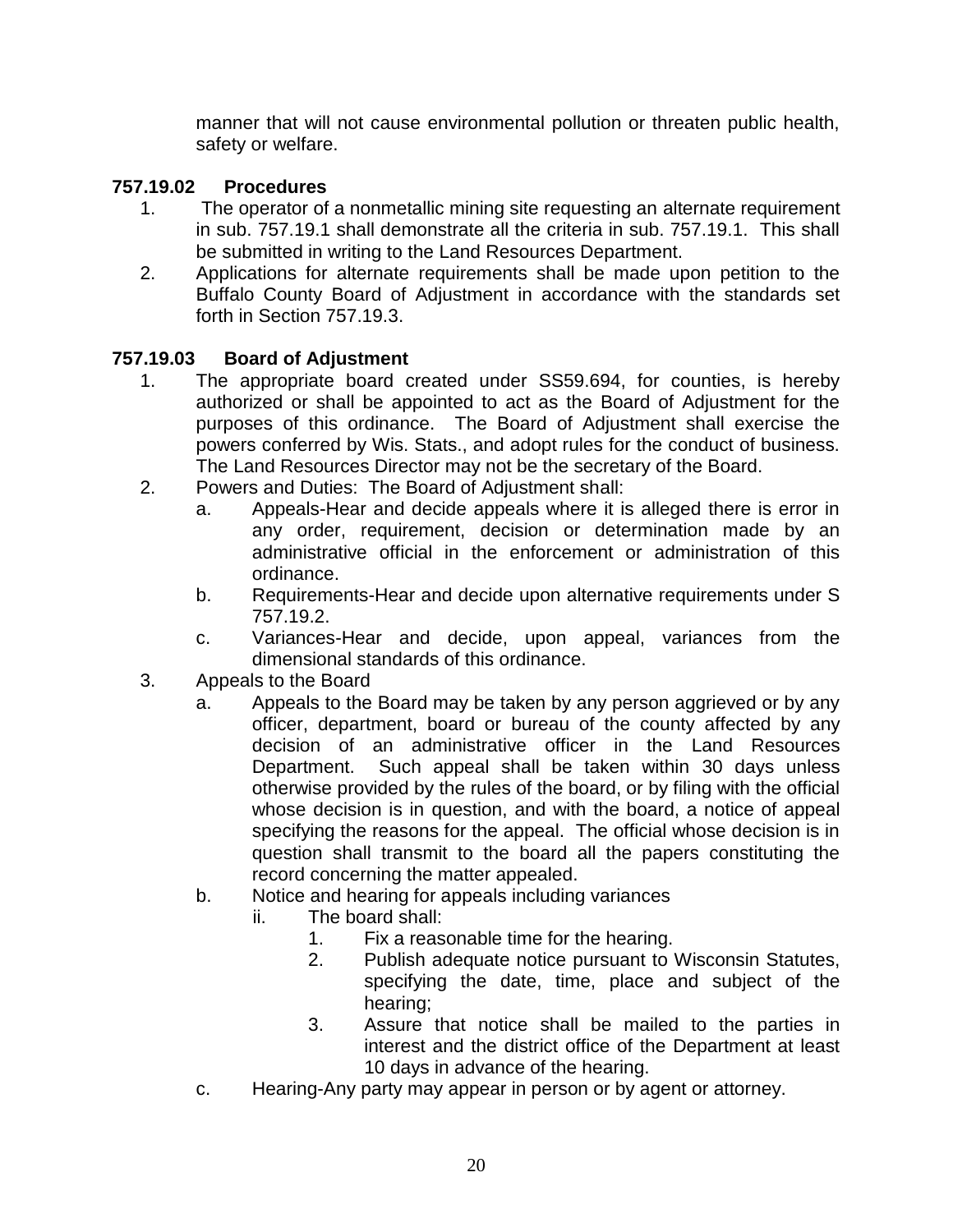- i. The Board shall:
	- 1. Act on alternative requirements as described in S 757.19.1.
	- 2. Decide variance applications.
	- 3. Decide appeals of permit denials.
- d. Decision-The final decision regarding the appeal, alternative requirements or variance applications shall:
	- i. Be made within a reasonable time;
	- ii. Be sent to the district office of the Department within 20 days of the decision;
	- iii. Be a written determination signed by the chairperson or secretary of the board;
	- iv. State the specific facts which are the basis for the Board's decision;
	- v. Either affirm, reverse, vary or modify the order, requirement, decision or determination appealed, in whole or in part, dismiss the appeal for lack of jurisdiction or grant or deny the application for a variance;
	- vi. Include the reasons or justifications for granting an appeal, with a description of the hardship or practical difficulty demonstrated by the applicant in the case of a variance, clearly stated in the recorded minutes of the board proceedings.
- 4. Variance
	- a. The Board may, upon appeal, grant a variance from the dimensional standards of this ordinance where the applicant convincingly demonstrates by clear and convincing evidence that:
		- i. Literal enforcement of the provisions of the ordinance will result in unnecessary hardship on the applicant.
		- ii. The hardship is due to adoption of this ordinance and special conditions unique to the property; not common to a group of adjacent lots or premises (in such case, the ordinance or plan must be amended);
		- iii. Such variance is not contrary to the public interest;
	- b. A variance shall not:
		- i. Grant, extend or increase any use prohibited in the zoning district.
		- ii. Be granted for a hardship based solely on an economic gain or loss;
		- iii. Be granted for a hardship which is self-created;
		- iv. Damage the rights of property values of persons in the area;
- 5. To review appeals of permit denials
	- a. The Board shall review all data constituting the basis for the appeal of permit denial. This data may include (where appropriate):
		- i. All permit application data;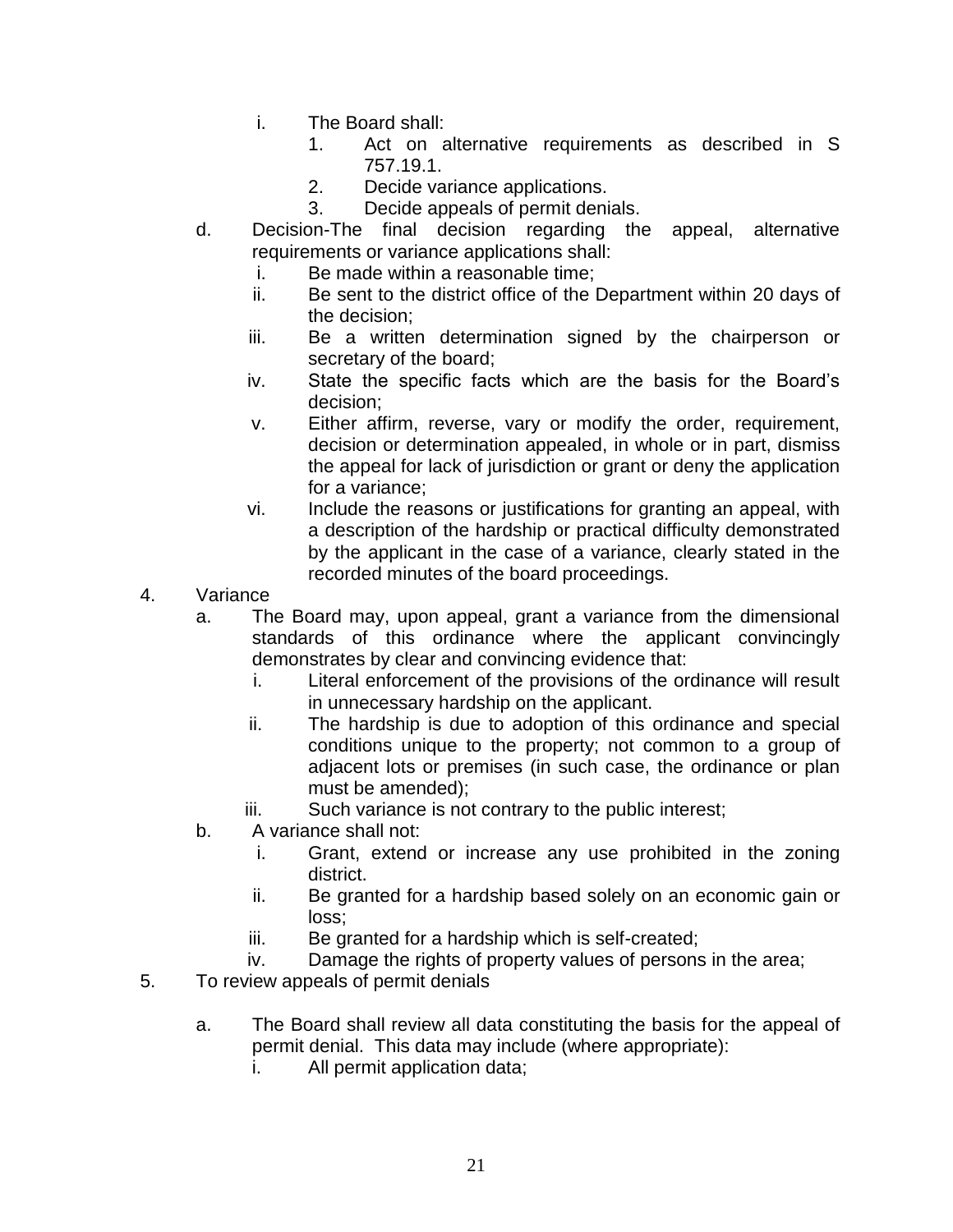- ii. Other data submitted to the Land Resources Director with the permit application, or submitted to the Board with the appeal.
- b. For appeals of all denied permits, the Board shall:
	- i. Follow the procedures of S 757.19.3 (3).
	- ii. Consider the Zoning Committee and Department recommendations;
	- iii. Either uphold the denial or grant the appeal.
	- iv. Uphold the denial where the Board agrees with data demonstrating the application does not comply with the objectives of NR 135.

#### **757.19.04 Transmittal of Decision on Request for Alternative Requirement**

The decision on a request for alternate reclamation requirements shall be in writing to the applicant and shall include documentation of why the alternate requirement was or was not approved.

#### **757.19.05 Notice to Wisconsin Department of Natural Resources**

The Land Resources Department shall provide notice to the Wisconsin Department of Natural Resources as set forth in this subsection. Written notice shall be given to the Wisconsin Department of Natural Resources at least 10 days prior to any public hearing held under sub. 757.19.2 on a request for an alternate requirement under this section.

#### **757.20 PERMIT DURATION**

- 1. A nonmetallic mining reclamation permit issued under this chapter shall last through operation and reclamation of the nonmetallic mining site, unless suspended or revoked pursuant to section 757.25.
- 2. If the mine operator is not the landowner, the reclamation permit duration shall not exceed the duration of the mine lease unless the lease is renewed or the permit is transferred to a subsequent lessee pursuant to s. 757.21.

### **757.21 PERMIT TRANSFER**

A nonmetallic mining reclamation permit issued under this chapter shall be transferred to a new owner or operator upon satisfaction of the following conditions:

- 1. A nonmetallic mining reclamation permit may be transferred to a new operator upon submittal to the Land Resources Department of proof of financial assurance and a certification in writing by the new permit holder that all conditions of the permit will be complied with.
- 2. The transfer is not valid until financial assurance has been submitted by the new operator and accepted by the Land Resources Department and the department makes a written finding that all conditions of the permit will be complied with. The previous operator shall maintain financial assurance until the new operator has received approval and provided the financial assurance under this section.

### **757.22 PREVIOUSLY PERMITTED SITES**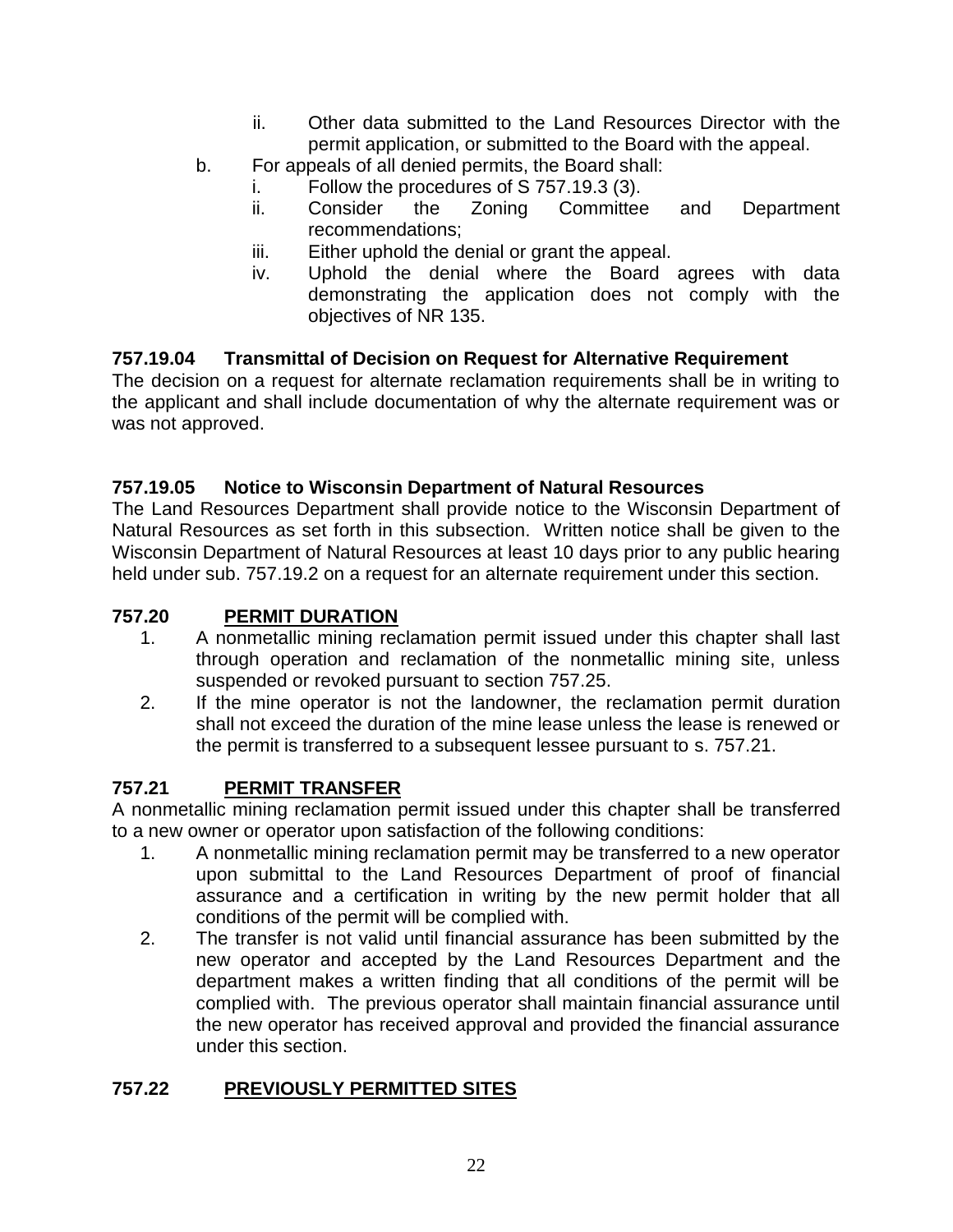For any nonmetallic mining site which had a reclamation permit previously issued by another regulatory authority pursuant to Chapter NR 135, Wisconsin Administrative Code that becomes subject to reclamation permitting authority of the Land Resources Department the terms and conditions of the previously-issued municipal reclamation permit shall remain in force until modified by the Land Resources Department pursuant to sub. 757.24.1.

# **757.23 REVIEW**

Any permitting decision or action made by the Land Resources Department under this chapter may be reviewed as set forth in this section. Notwithstanding ss. 68.001, 68.03 (8) and (9), 68.06 and 68.10 (1) (b), Stats., any person who meets the requirements of s. 227.42 (1), Stats., may obtain a contested case hearing under s. 68.11, Stats., on the Land Resources Department 's decision to issue, deny or modify a nonmetallic mining reclamation permit.

# **757.24 PERMIT MODIFICATION**

# **757.24.01 By Buffalo County**

A nonmetallic mining reclamation permit issued under this chapter may be modified by the Land Resources Department if it finds that, due to changing conditions, the nonmetallic mining site is no longer in compliance with Chapter NR 135, Wisconsin Administrative Code or this chapter. Such modification shall be by an order modifying the permit in accordance with s. 757.34**.** This modifying order may require the operator to amend or submit new application information, reclamation plan, proof of financial assurance or other information needed to ensure compliance with Chapter NR 135, Wisconsin Administrative Code or this chapter.

### **757.24.02 At the Operator's Option**

If operator of any nonmetallic mine that holds a reclamation permit issued under this chapter desires to modify such permit or reclamation plan approved under this chapter, it may request such modification by submitting a written application for such modification to the Land Resources Department. The application for permit or plan modification shall be acted on using the standards and procedures of this chapter.

### **757.24.03 Required by the Operator**

The operator of any nonmetallic mine that holds a reclamation permit issued under this chapter shall request a modification of such permit if changes occur to the area to be mined, the nature of the planned reclamation, or other aspects of mining required by the reclamation plan approved pursuant to this chapter. Such application for permit modification shall be acted on using the standards and procedures of this chapter.

### **757.24.04 Review**

All actions by the Land Resources Department on permit modifications requested or initiated under this section are subject to review under s. 757.23.

# **757.25 PERMIT SUSPENSION AND REVOCATION**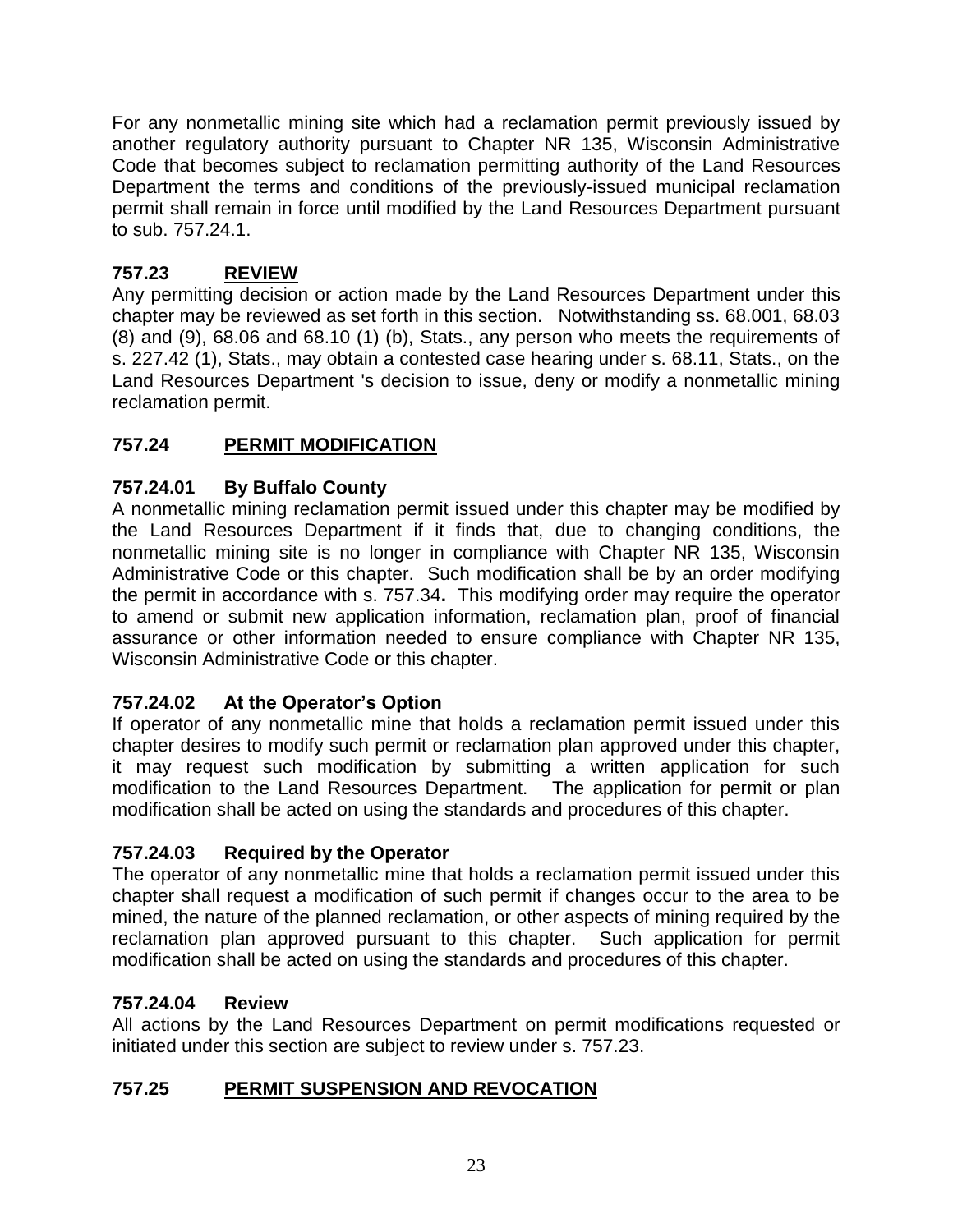# **757.25.01 Grounds**

The Land Resources Department may suspend or revoke a nonmetallic mining reclamation permit issued pursuant to this chapter if it finds the operator has done any of the following:

- 1. Failed to submit a satisfactory reclamation plan within the time frames specified in this chapter.
- 2. Failed to submit or maintain financial assurance as required by this chapter.
- 3. Failed on a repetitive and significant basis to follow the approved reclamation plan.

#### **757.25.02 Procedures**

If the Land Resources Department finds grounds for suspending or revoking a nonmetallic mining reclamation permit set forth in sub. 757.25.1, it may issue a special order suspending or revoking such permit as set forth in sub. 757.34.2.

#### **757.25.03 Consequences**

- 1. If the Land Resources Department makes any of the findings in sub. 757.25.1, it may suspend a nonmetallic mining reclamation permit for up to 30 days. During the time of suspension, the operator may not conduct nonmetallic mining at the site, except for reclamation or measures to protect human health and the environment as ordered by the regulatory authority pursuant to s. 757.34.
- 2. If the Land Resources Department makes any of the findings in sub. 757.25.1, it may revoke a nonmetallic mining reclamation permit. Upon permit revocation, the operator shall forfeit the financial assurance it has provided pursuant to this chapter to Buffalo County. Buffalo County may use forfeited financial assurance to reclaim the site to the extent needed to comply with this chapter and the applicable reclamation ordinance.

### **757.26 ANNUAL OPERATOR REPORTING**

#### **757.26.01 Contents and Deadline**

Annual reports that satisfy the requirements of this section shall be submitted by the operators of nonmetallic mining sites.

- 1. CONTENTS. The annual report required by this section shall include all of the following:
	- a. The name and mailing address of the operator.
	- b. The location of the nonmetallic mining site, including legal description, tax key number or parcel identification number if available.
	- c. The identification number of the applicable nonmetallic mining permit, if assigned by Buffalo County.
	- d. The acreage currently affected by nonmetallic mining extraction and not yet reclaimed.
	- e. The amount of acreage that has been reclaimed to date, on a permanent basis and the amount reclaimed on an interim basis.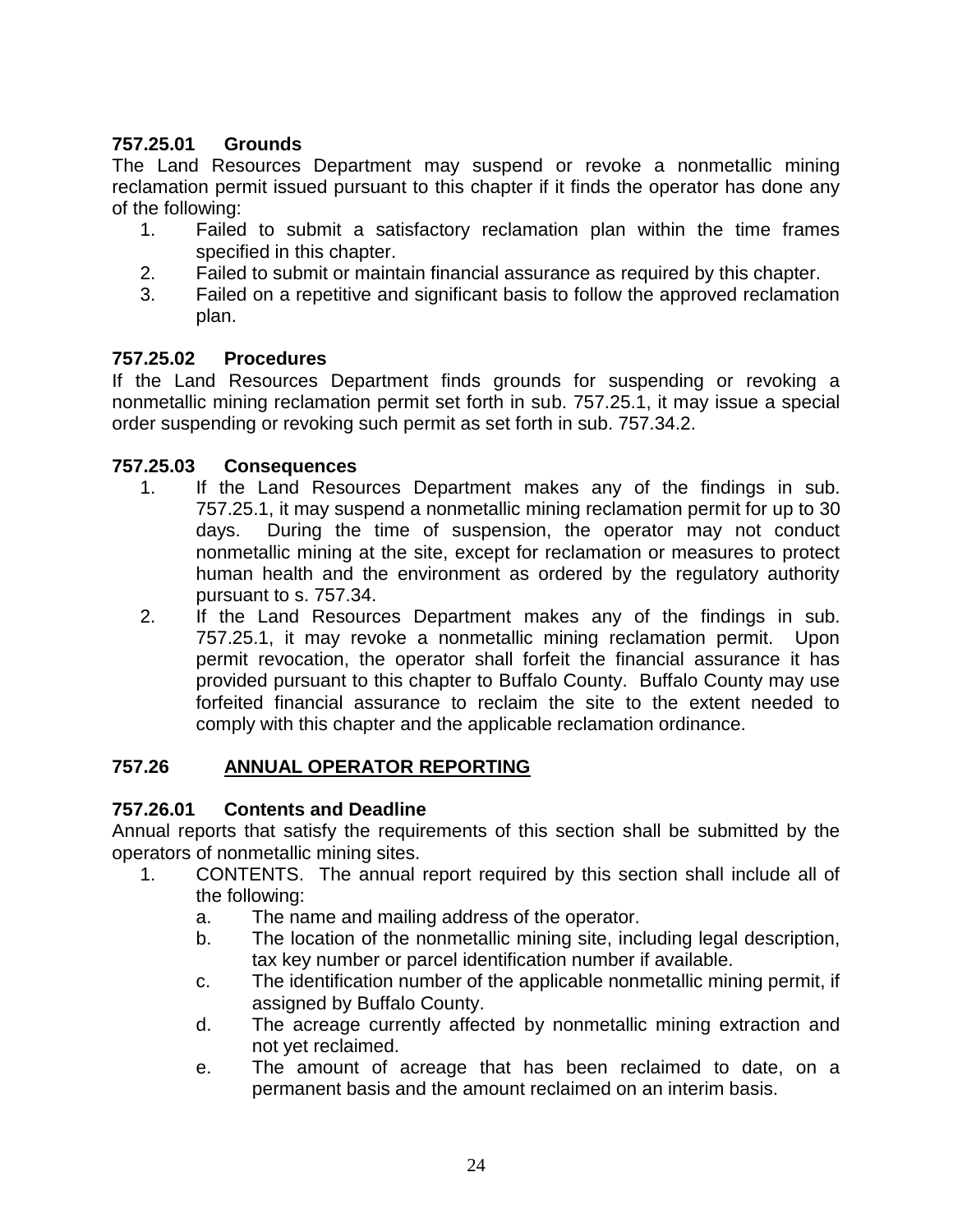- f. A plan, map or diagram accurately showing the acreage described in pars.  $(d)$  and  $(e)$ .
- g. The following certification, signed by the operator: "I certify that this information is true and accurate, and that the nonmetallic mining site described herein complies with all conditions of the applicable nonmetallic mining reclamation permit and Chapter NR 135, Wisconsin Administrative Code."
- 2. DEADLINE. The annual report shall cover activities on unreclaimed acreage for the previous calendar year and be submitted by January 31.
- 3. WHEN REPORTING MAY END. Annual reports shall be submitted by an operator for all active and intermittent mining sites to Buffalo County for each calendar year until nonmetallic mining reclamation at the site is certified as complete pursuant to sub. 757.31.3 or at the time of release of financial assurance pursuant to sub. 757.15.1(7).

# **757.26.02 Inspection in Lieu of Report**

The Land Resources Department may, at its discretion, obtain the information required in sub. 757.26.1 for a calendar year by written documentation of an inspection it completes during a calendar year, as set forth in this subsection. If the Land Resources Department obtains and documents the required information, the annual report need not be submitted by the operator. If the Land Resources Department determines that the operator need not submit an annual report pursuant to this subsection, it shall advise the operator in writing at least 30 days before the end of the applicable calendar year. In that case, the Land Resources Department shall require the operator to submit the certification required in sub. 757.26.1(1)(g).

### **757.26.03 Retention of Annual Reports**

Annual reports submitted under sub. 757.26.1 or inspection records that replace them under sub. 757.26.2 shall be retained by Buffalo County in the office of the Land Resources Department for at least 10 years after the calendar year to which they apply. These records, or complete and accurate copies of them, shall be made available to the Wisconsin Department of Natural Resources upon written request or during its inspection or audit activities carried out pursuant to Chapter NR 135, Wisconsin Administrative Code.

### **757.27 BOARD OF ADJUSTMENT/DEPARTMENT FEES**

- 1. Appeal of Administrative Decision. Shall be the same fee as stated in the Buffalo County Zoning Ordinance.
- 2. Variance. Shall be the same fee as stated in the Buffalo County Zoning Ordinance.
- 3. Alternate Requirements. Shall be charged the same fee as for a variance application.
- 4. Plan Revision. Shall be charged the same fee as that of a zoning permit application for an accessory use as depicted in the Buffalo County Zoning Ordinance.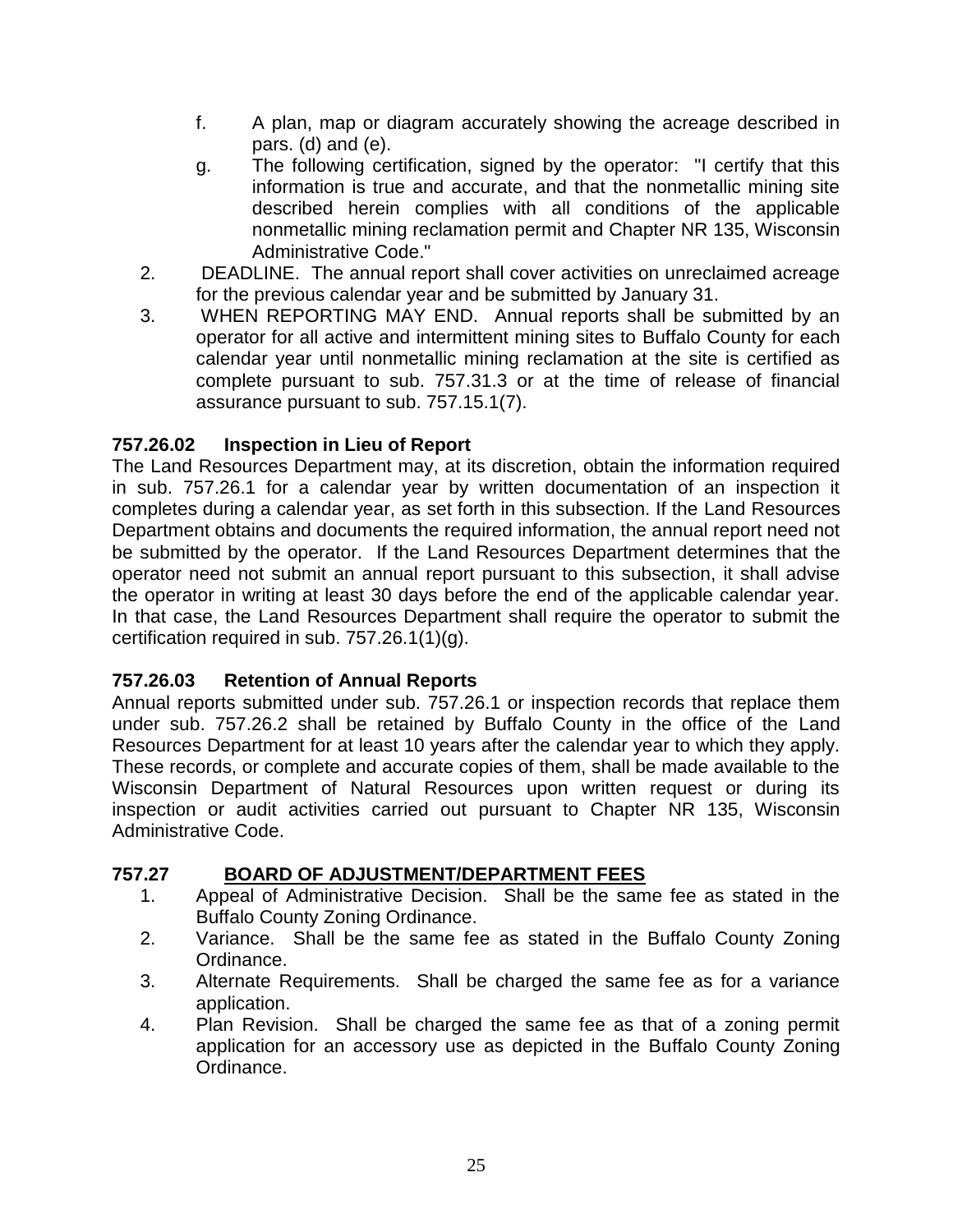### **757.28 PLAN REVIEW FEES**

Note: The prohibition on plan review fees for local transportation-related mines is required under s. NR 135.23(1)(g), Wis. Adm. Code.

#### **757.28.02 Relation to Annual Fee**

Any reclamation plan review fee or expedited reclamation plan review fee collected under this section shall be added to and collected as part of the first annual fee collected under s. 757.29.

Note: Plan review fees collected under this section are required under s. 295.12(3)(e)1.a., Stats., to equal as closely as possible the cost of examination and approval of such plans. Section 295.15, Stats. requires the regulatory authority to use its fees only for the administration of its reclamation ordinance. Section NR 135.39(4)(b)1., Wis. Adm. Code requires that fees collected by the regulatory authority be used only for reasonable expenses associated with administration of its reclamation program.

#### **757.28 ANNUAL FEES**

#### **757.29.01 Areas Subject to Fees, Procedures, Deadline and Amount**

- 1. Operators of all nonmetallic mining sites subject to reclamation permits issued under this chapter shall pay annual fees to the Land Resources Department.
- 2. Fees paid under this section shall be calculated based on the unreclaimed acres of a nonmetallic mining site, as defined below:
	- a. "Unreclaimed acre" or "unreclaimed acres" means those unreclaimed areas in which nonmetallic mining has occurred after August  $1<sup>st</sup>$ , 2001 and areas where nonmetallic mining reclamation has been completed but is not yet certified as reclaimed under sub. 757.15.1(7). However the term does not include any areas described in par. (b).
	- b. "Unreclaimed acre" or "unreclaimed acres" does not include: Those areas defined as not included in a nonmetallic mining site under sub. 757.36(16)(b).
	- c. Fees shall be assessed on active acres only and shall not be assessed on acreage where nonmetallic mining is proposed and approved but where no nonmetallic mining has yet taken place.
- 3. Fees assessed pursuant to this section shall be based on unreclaimed acres at the end of the year. Such fees apply to a calendar year or any part of a year in which nonmetallic mining takes place, until final reclamation is certified as complete under s. 757.31. Fees shall be paid no later than January 31 for the previous year.
- 4. If reclamation has already occurred on portions of a nonmetallic mining site, the fees for such portions may be submitted with a written request that they be held by the Land Resources Department pending certification of completed reclamation pursuant to subs. 757.31.3 and sub. 757.15.1(7). Upon such certification the Land Resources Department shall refund that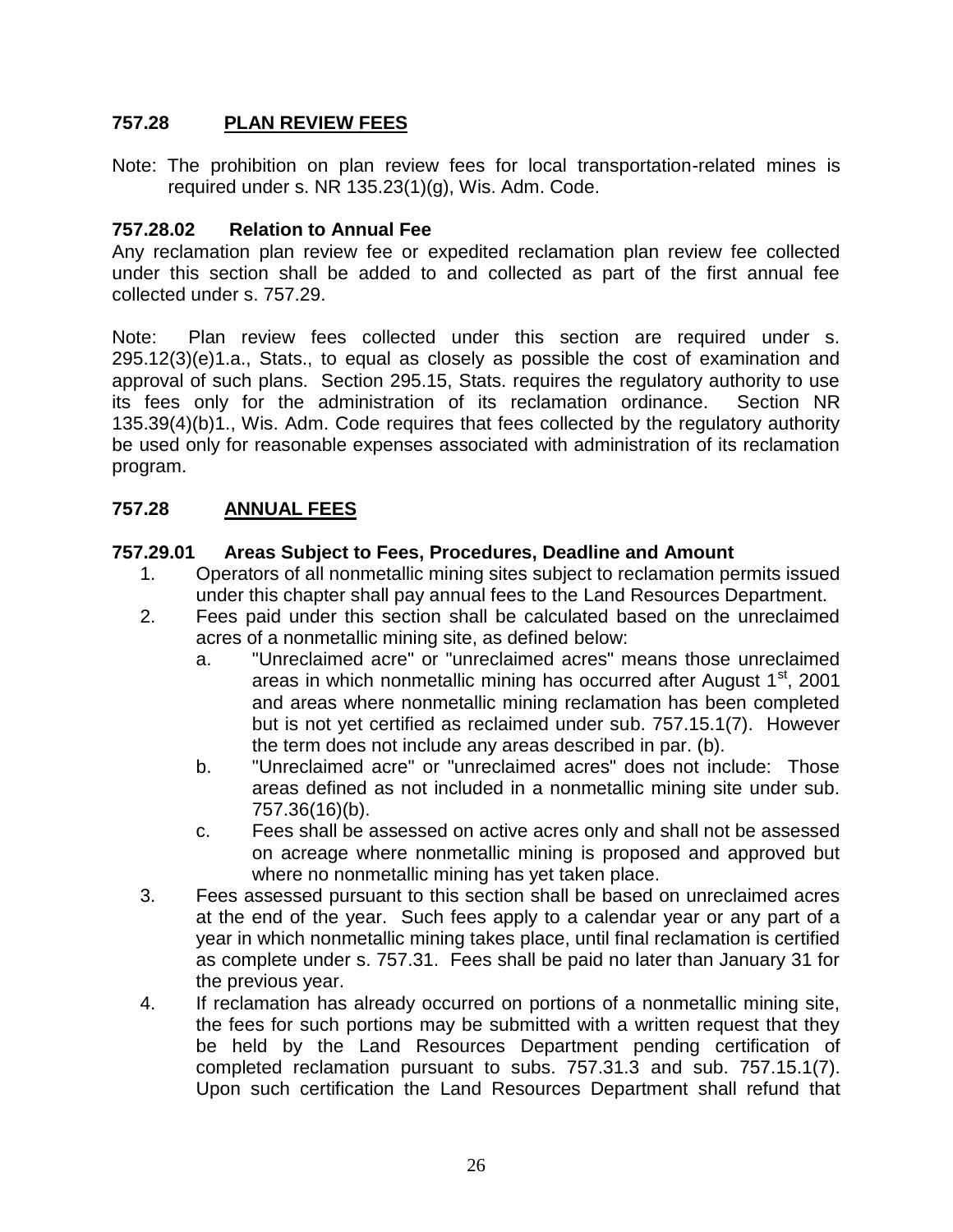portion of the annual fee that applies to the reclaimed areas. If the Land Resources Department fails to make a determination under subs. 757.31.3 and 757.15.1(7) within 60 days of the request, it shall refund that portion of the annual fee that applies to the reclaimed areas.

5. The amount collected shall equal the Wisconsin Department of Natural Resource's share as described in sub. 757.29.2, the share of the Land Resources Department described in sub. 757.29.3, and, if applicable, the reclamation plan review fee described in s. 757.28.

### **757.29.02 Wisconsin Department of Natural Resources Share of Fee.**

- 1. Fees paid under this section shall include a share for the Wisconsin Department of Natural Resources equal to the amount specified in Section NR 135.39(3), Wisconsin Administrative Code.
- 2. For nonmetallic mining sites at which no nonmetallic mining has taken place during a calendar year, the share for the Wisconsin Department of Natural Resources shall be \$15.
- 3. The Land Resources Department shall forward fees collected under this subsection to the Wisconsin Department of Natural Resources by March 31<sup>st</sup>.

Note: This is required by s. NR 135.39(2)(c).

### **757.29.03 Buffalo County's Share of Fee.**

- 1. Fees paid under this section shall also include an annual fee due to Buffalo County, The fee payment schedule shall be set by County Resolution. To be established on an unreclaimed acre basis, and equal as closely as possible the county or municipal cost of administering the reclamation program - see s. 295.13(3)(e)1., Stats., for details. Section NR 135.39(4)(b) Wis. Adm. Code further requires that annual fees must equal as closely as possible the county or municipality's expenses to administer the program, including but not limited to the examination and approval of plans, cost to ensure compliance, inspecting nonmetallic mining sites and administering the reclamation program set up under this ordinance. Section NR 135.39(4)(b)1., Wis. Adm. Code also provides the county or municipality may use these fees only for reasonable expenses associated with administration of a nonmetallic mining reclamation program.)
- 2. The annual fee collected by the Land Resources Department under this subsection for local transportation-related mines issued permits under sub. 757.17.3 may not exceed the amounts set forth in the resolution passed by County Board and shall include both a share for the Wisconsin Department of Natural Resources and the Land Resources Department

### **757.29.04 Reduced Fee for Inactive Mines.**

Any site on which no nonmetallic mining activity has taken place in a calendar year shall be assessed a fee for the following calendar year of \$150.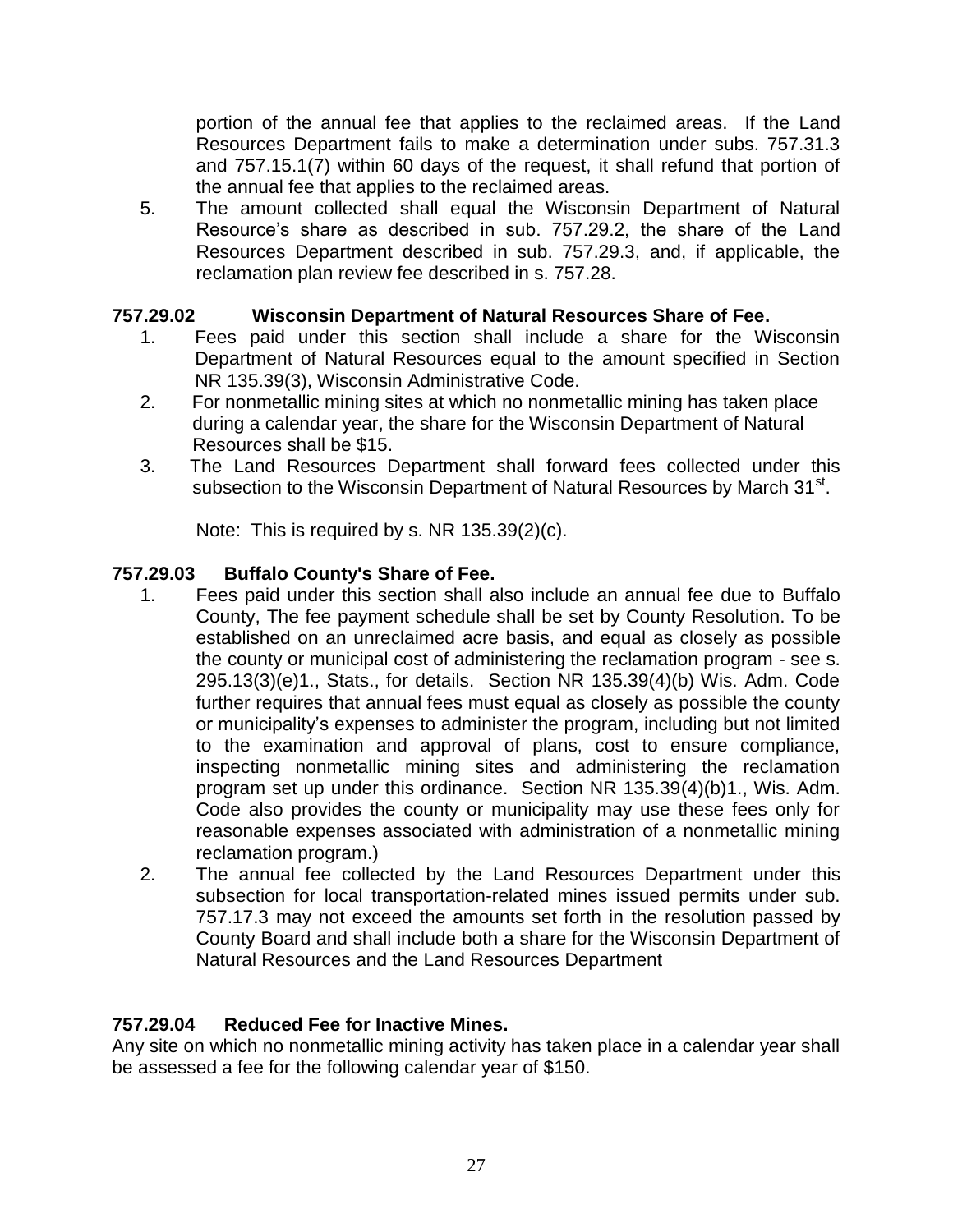# **757.29.05 Documentation of Buffalo County's Share of Fee**

The Land Resources Department shall document in writing its estimated program costs and the need for fee established in sub. 757.29.3 on or before June  $1<sup>st</sup>$ , 2001. This documentation shall be available for public inspection at the Buffalo County Land Resources Office.

Note: The Department of Natural Resources' annual fees where it regulates nonmetallic mining sites set pursuant to s. NR 135.39(4)(c), Wis. Adm. Code The documentation in this subsection is needed only if a regulatory authority's fees exceed those listed in NR 135.39(4)(c), Wis. Adm. Code In any event, s. 295.15, Stats., prohibits a regulatory authority from using its fees for purposes other than the administration of its nonmetallic mining reclamation ordinance.

# **757.30 REGULATORY REPORTING AND DOCUMENTATION**

### **757.30.01 Reporting**

The Land Resources Department shall send an annual report to the Wisconsin Department of Natural Resources by March 31<sup>st</sup> for the previous calendar year. The reports shall include the following information for the previous year's nonmetallic mining reclamation program:

- 1. The total number of nonmetallic mining reclamation permits in effect.
- 2. The number of new permits issued within the jurisdiction of Buffalo County.
- 3. The number of acres approved for nonmetallic mining and the number of acres newly approved in the previous year.
- 4. The number of acres being mined or unreclaimed acres.
- 5. The number of acres that have been reclaimed and have had financial assurance released pursuant to sub. 757.15.1(7).
- 6. The number of acres that are reclaimed and awaiting release from the financial assurance requirements of this subchapter pursuant to subs. 757.30.1 and 757.30.2.
- 7. The number and nature of alternative requirements granted, permit modifications, violations, public hearings, enforcement actions, penalties that have been assessed and bond or financial assurance forfeitures.

### **757.30.02 Documentation**

The Land Resources Department shall, to the best of its ability, maintain the information set forth below, and make it available to the Wisconsin Department of Natural Resources for that agency's audit of Buffalo County's reclamation program pursuant to Chapter NR 135, Wisconsin Administrative Code:

- 1. Documentation of compliance with Chapter NR 135, Wisconsin Administrative Code and this chapter.
- 2. The procedures employed by the Land Resources Department regarding reclamation plan review, and the issuance and modification of permits.
- 3. The methods for review of annual reports received from operators.
- 4. The method and effectiveness of fee collection.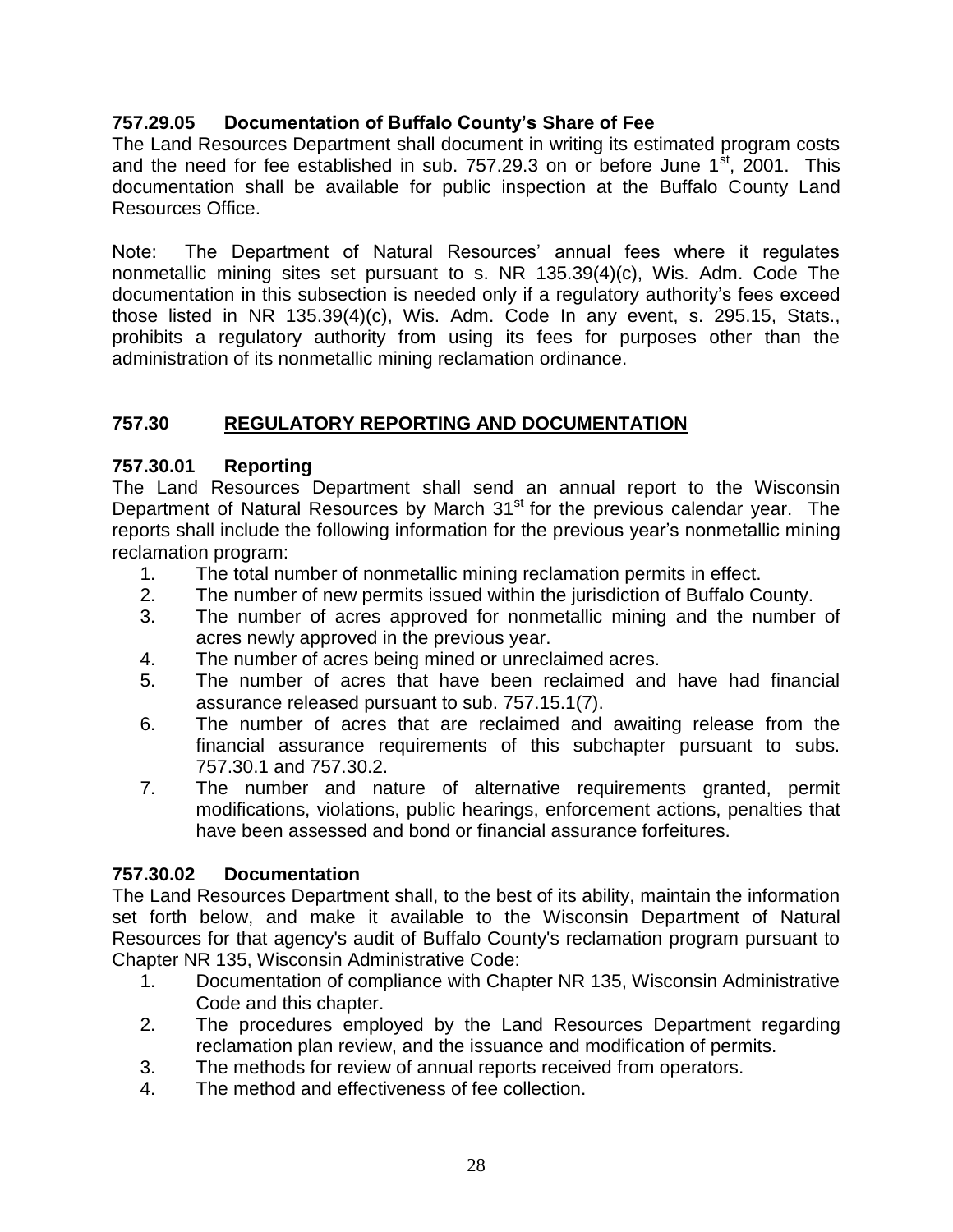- 5. Procedures to accurately forward the Wisconsin Department of Natural Resources' portion of collected fees in a timely fashion.
- 6. Methods for conducting on-site compliance inspections and attendant reports, records and enforcement actions.
- 7. Responses to citizen complaints.
- 8. The method of and accuracy in determining the amount of the financial assurance obtained from the operator to guarantee reclamation performance.
- 9. The maintenance and availability of records.
- 10. The number and type of approvals for alternative requirements issued pursuant to s. 757.19.
- 11. The method of determining the success of reclamation in meeting the criteria contained in the reclamation plan and subsequently releasing the financial assurance pursuant to sub. 757.15.1(7).
- 12. Any changes in local regulations, ordinances, funding and staffing mechanisms or any other factor which might affect the ability of the Land Resources Department to implement its nonmetallic mining reclamation program under this chapter.
- 13. The amount of fees collected in comparison to the amount of money actually expended for nonmetallic mining reclamation program administration.
- 14. Any other performance criterion necessary to ascertain compliance with Chapter NR 135, Wisconsin Administrative Code.

# **757.31 COMPLETED RECLAMATION/REPORTING/CERTIFICATION&EFFECT**

# **757.31.01 Reporting**

The operator of a nonmetallic mining site may certify completion of reclamation for a portion or all of the nonmetallic mining site pursuant to a reclamation plan prepared and approved pursuant to this chapter and Chapter NR 135, Wisconsin Administrative Code.

# **757.31.02 Reporting of Interim Reclamation**

The operator of a nonmetallic mining site may report completion of interim reclamation as specified in the reclamation plan for the site prepared and approved pursuant to this chapter and Chapter NR 135, Wisconsin Administrative Code. Reporting of interim reclamation shall be submitted in writing according to the procedures in sub. 757.31.1.

# **757.31.03 Certification of Completed Reclamation**

The Land Resources Department shall inspect a nonmetallic mining site for which reporting of reclamation or interim reclamation has been submitted pursuant to this subsection within 60 days of receipt, and make a determination in writing in accordance with sub. 757.15.1(7)(c). If it is determined that interim or final reclamation is complete, including revegetation as specified in a reclamation plan that conforms with s. 757.14, the Land Resources Department shall issue the mine operator a written certificate of completion.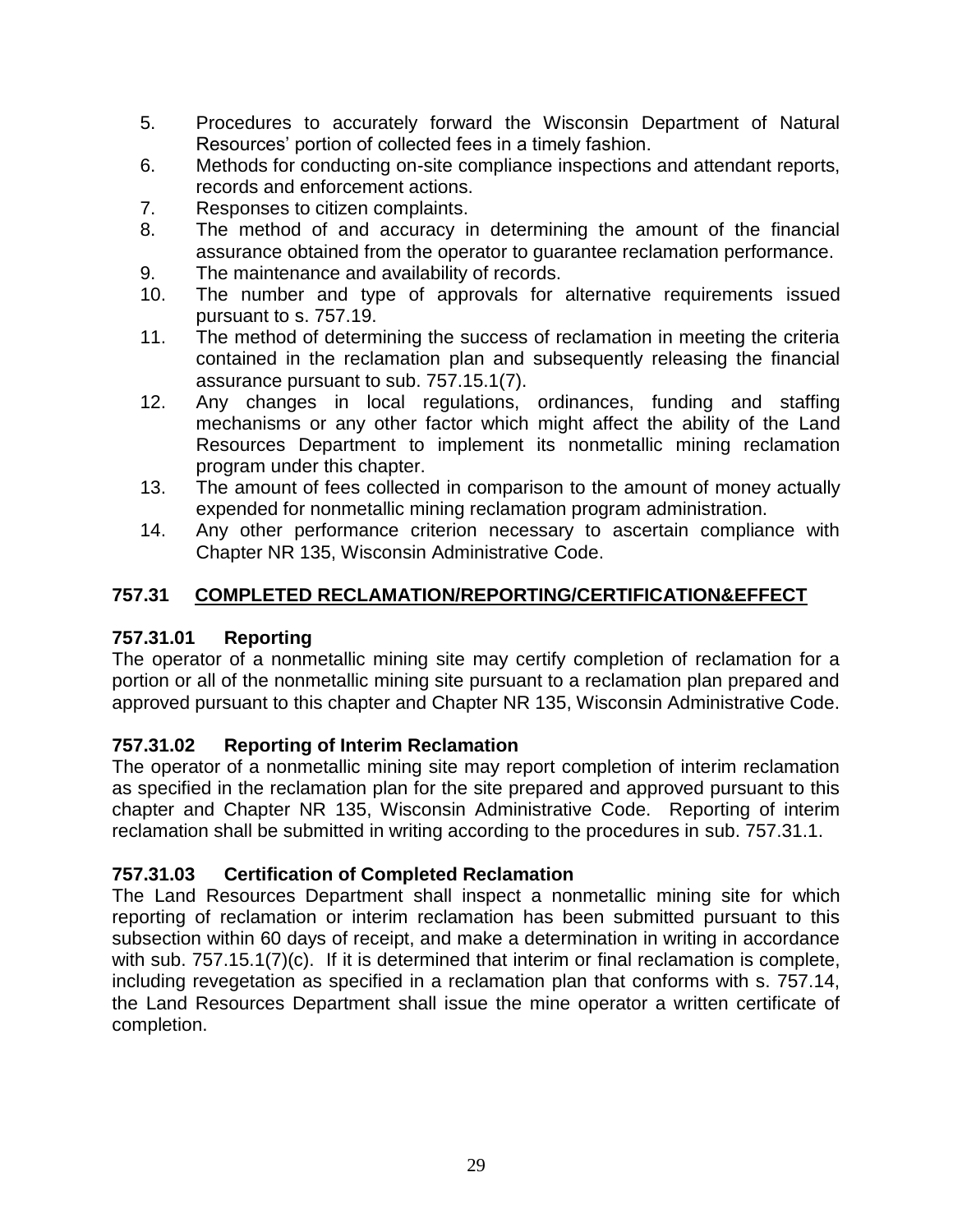# **757.31.04 Effect of Completed Reclamation**

If reclamation is certified by the Land Resources Department as complete under sub. 757.31.3 for part or all of a nonmetallic mining site, then:

- 1. No fee shall be assessed under s. 757.29 for the area so certified.
- 2. The financial assurance required by s. 757.15 shall be released or appropriately reduced in the case of completion of reclamation for a portion of the mining site.

# **757.31.05 Effect of Inaction Following Report of Completed Reclamation**

If no written response as required by sub. 757.31.3 for an area of the mine site reported as reclaimed or interim reclaimed is given within 60 days of receiving such request, any annual fee paid to Buffalo County for it under s. 757.29 shall be refunded.

# **757.32 PERMIT TERMINATION**

When all final reclamation required by a reclamation plan conforming to s. 757.14 and required by this chapter is certified as complete pursuant to subs. 757.15(7) and 757.31, the Land Resources Department shall issue a written statement to the operator of the nonmetallic mining site, thereby terminating the reclamation permit.

# **757.33 RIGHT OF ENTRY AND INSPECTION**

For the purpose of ascertaining compliance with the provisions of Subchapter I of Chapter 295, Wisconsin Statutes, Chapter NR 135, Wisconsin Administrative Code, or this chapter, any authorized officer, agent, employee or representative of Buffalo County may inspect any nonmetallic mining site subject to this chapter as provided below:

- 1. No person may refuse entry or access onto a nonmetallic mining site of a duly authorized officer, employee or agent of Buffalo County or the Wisconsin Department of Natural Resources who presents appropriate credentials to inspect the site for compliance with the nonmetallic mining reclamation permit, this chapter, Chapter NR 135, Wisconsin Administrative Code or subchapter I of ch. 295, Stats.
- 2. Any person who enters the site under this right of inspection shall obtain training and provide their own safety equipment needed to comply with any federal, state or local laws or regulations controlling persons on the nonmetallic mining site.

### **757.34 ORDERS**

### **757.34.01 Enforcement Orders**

Buffalo County may issue orders as set forth in Section 295.19(1)(a), Stats., to enforce Subchapter I of Chapter 295, Wisconsin Statutes, Chapter NR 135, Wisconsin Administrative Code, this chapter, a permit issued pursuant to this chapter or a reclamation plan required by s. 757.14 and a permit issued under this chapter. A violation of this chapter, an order or permit issued pursuant to this chapter or a reclamation plan required by s. 757.14 and a permit issued under this chapter shall be considered a violation of Subchapter I of Chapter 295, Wisconsin Statutes and Chapter NR 135, Wisconsin Administrative Code.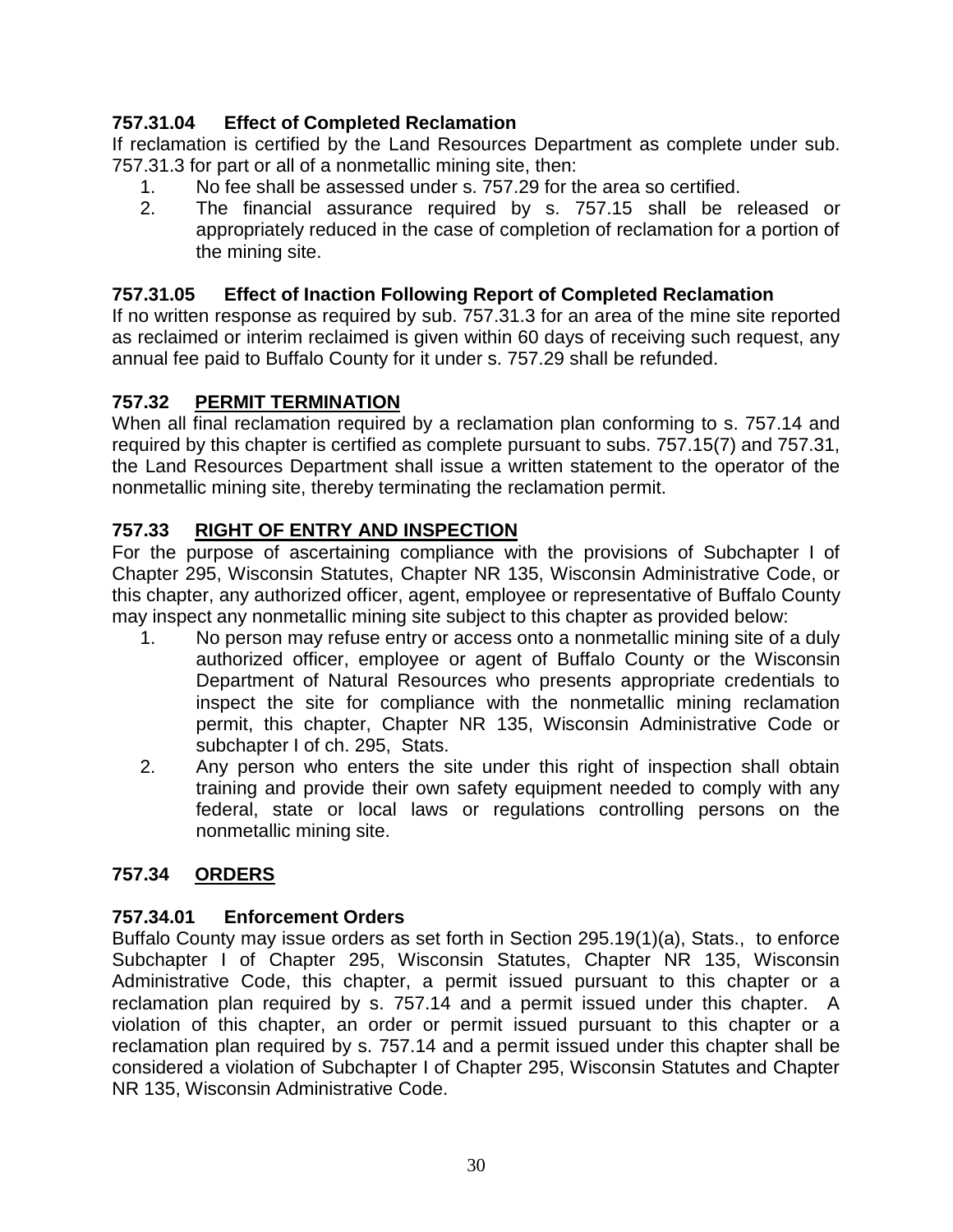# **757.34.02 Special Orders**

Buffalo County may issue a special order as set forth in Sections 295.19(1)(b) and (c), Wisconsin Statutes suspending or revoking a nonmetallic mining reclamation permit pursuant to s. 757.25, or directing an operator to immediately cease an activity regulated under Subchapter I of Chapter 295, Wisconsin Statutes, Chapter NR 135, Wisconsin Administrative Code or this chapter until the necessary plan approval is obtained.

### **757.34.03 Review of Orders**

A person holding a reclamation permit who is subject to an order pursuant this section shall have the right to review the order in a contested case hearing under s. 68.11, Stats., notwithstanding the provisions of ss. 68.001, 68.03 (8) and (9), 68.06 and 68.10 (1) (b), Stats.

#### **757.34.04 Enforcement**

Buffalo County may submit any order issued under s. 757.34 to abate violations of this chapter to a district attorney, corporation counsel, municipal attorney or the attorney general for enforcement. The district attorney, corporation counsel, municipal attorney or the attorney general may enforce those orders.

### **757.35 PENALTIES**

Any violation of Subchapter I of Chapter 295, Wisconsin Statutes, Chapter NR 135, Wisconsin Administrative Code, this chapter, a permit issued pursuant to this chapter or a reclamation plan required by s. 757.14 and a permit issued under this chapter may result in forfeitures as provided in Section 295.19(3), Wisconsin Statutes, as follows:

- 1. Any person who violates Chapter NR 135, Wisconsin Administrative Code or an order issued under s. 757.34 may be required to forfeit not less than \$25 nor more than \$1,000 for each violation. Each day of continued violation is a separate offense. While an order issued under s. 757.34 is suspended, stayed or enjoined, this penalty does not accrue.
- 2. Except for the violations referred to in sub. (1), any person who violates subchapter I of ch. 295, Stats., Chapter NR 135, Wisconsin Administrative Code, any reclamation plan approved pursuant to this chapter or an order issued pursuant to s. 757.34 shall forfeit not less than \$10 nor more than \$5,000 for each violation. Each day of violation is a separate offense. While an order issued under s. 757.34 is suspended, stayed or enjoined, this penalty does not accrue.

### **757.36 DEFINITIONS. IN THIS CHAPTER:**

1. Alternative requirement: Means an alternative to the reclamation standards of this chapter provided through a written authorization granted by the Buffalo County Land Resources Department after approval from the Buffalo County Board of Adjustment, pursuant to s. 757.19.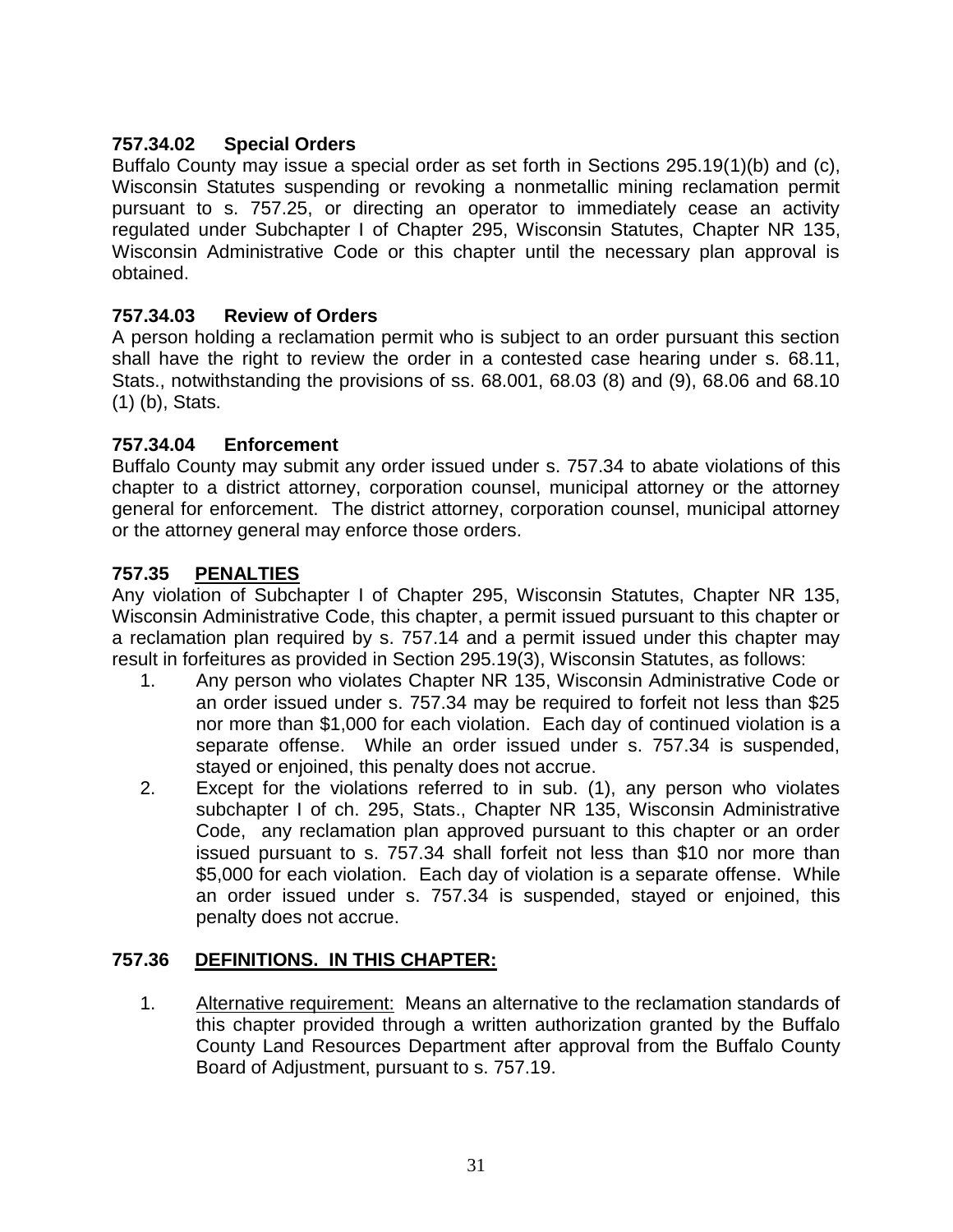- 2. Applicable reclamation ordinance: Means a nonmetallic mining reclamation ordinance, including this chapter, that applies to a particular nonmetallic mining site and complies with the requirements of this Chapter NR 135, Wisconsin Administrative Code and subchapter I of ch. 295, Stats.
- 3. Borrow site: Means an area outside of a transportation project site from which stone, soil, sand or gravel is excavated for use at the project site, except the term does not include commercial sources.
- 4. Contemporaneous reclamation: Means the sequential or progressive reclamation of portions of the nonmetallic mining site affected by mining operations that is performed in advance of final site reclamation, but which may or may not be final reclamation, performed to minimize the area exposed to erosion, at any one time, by nonmetallic mining activities.
- 5. Department: Means the Wisconsin Department of Natural Resources.
- 6. Environmental pollution: Has the meaning in s. 295.11(2), Stats.
- 7. Financial assurance: Means a commitment of funds or resources by an operator to a regulatory authority that satisfies the requirements in s. 757.15 and is sufficient to pay for reclamation activities required by this chapter.
- 8. Highwall: means a vertical or nearly vertical face in solid rock or a slope of consolidated or unconsolidated material that exceeds 3:1
- 9. Landowner: means the person who has title to land in fee simple or who holds a land contract for the land. A landowner is not a person who owns nonmetallic mineral rights to land, if a different person possesses title to that land in fee simple or holds a land contract for that land.
- 10. Licensed professional geologist: means a person who is licensed as a professional geologist pursuant to ch. 470, Stats.
- 11. Municipality: means any city, town or village.
- 12. Nonmetallic mineral: means a product, commodity or material consisting principally of naturally occurring, organic or inorganic, nonmetallic, nonrenewable material. Nonmetallic minerals include, but are not limited to, stone, sand, gravel, asbestos, beryl, diamond, clay, coal, feldspar, peat, talc and topsoil.
- 13. Nonmetallic mining or mining: means all of following:
	- a. Operations or activities at a nonmetallic mining site for the extraction from the earth of mineral aggregates or nonmetallic minerals for sale or use by the operator. Nonmetallic mining includes use of mining equipment or techniques to remove materials from the in-place nonmetallic mineral deposit, including drilling and blasting, as well as associated activities such as excavation, grading and dredging. Nonmetallic mining does not include removal from the earth of products or commodities that contain only minor or incidental amounts of nonmetallic minerals, such as commercial sod, agricultural crops, ornamental or garden plants, forest products, Christmas trees or plant nursery stock.
	- b. Processes carried out at nonmetallic mining sites that are related to the preparation or processing of the mineral aggregates or nonmetallic minerals obtained from the nonmetallic mining site. These processes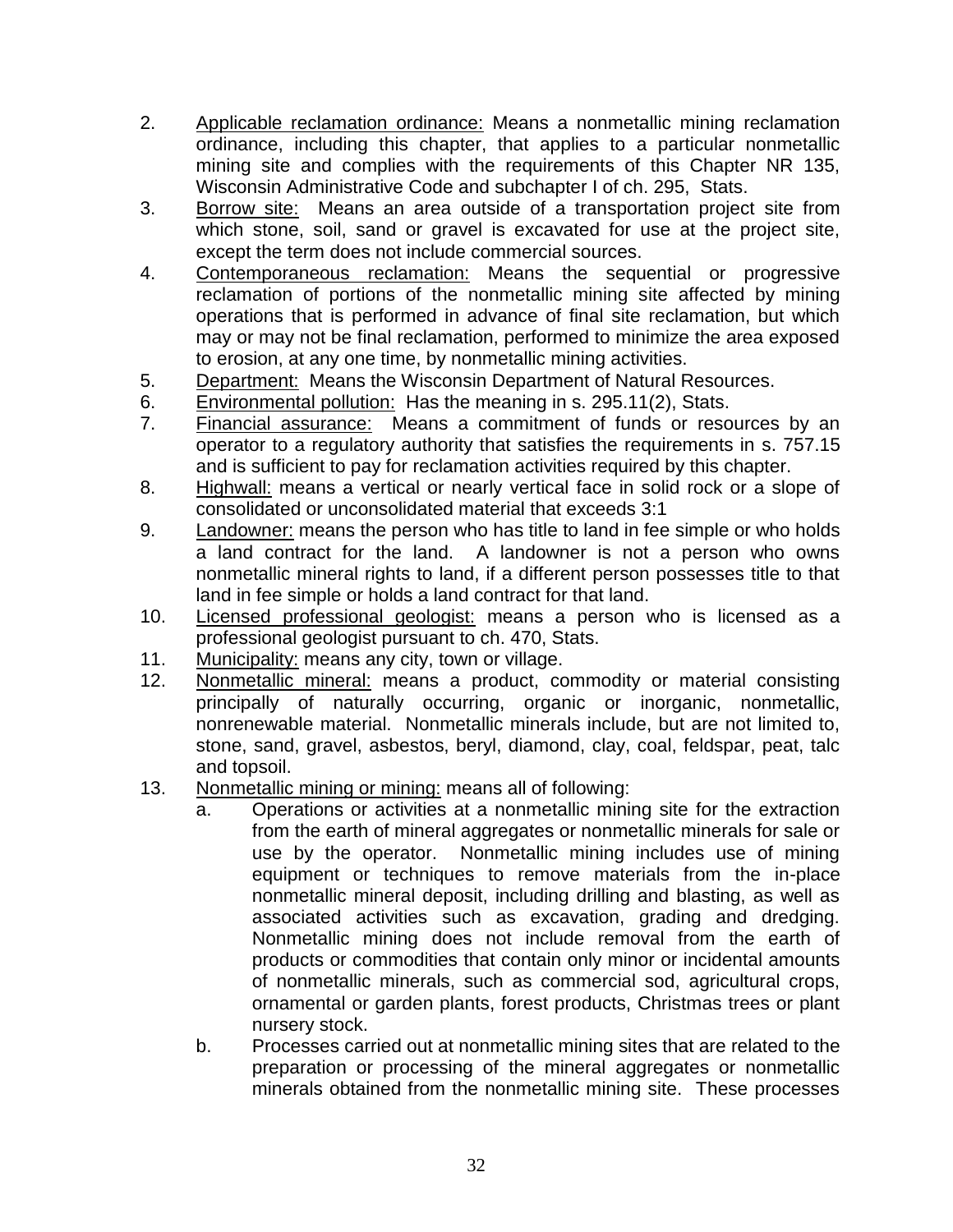include, but are not limited to stockpiling of materials, blending mineral aggregates or nonmetallic minerals with other mineral aggregates or nonmetallic minerals, blasting, grading, crushing, screening, scalping and dewatering.

- 14. Nonmetallic mining reclamation or reclamation: means the rehabilitation of a nonmetallic mining site to achieve a land use specified in a nonmetallic mining reclamation plan approved under this chapter, including removal or reuse of nonmetallic mining refuse, grading of the nonmetallic mining site, removal, storage and replacement of topsoil, stabilization of soil conditions, reestablishment of vegetative cover, control of surface water and groundwater, prevention of environmental pollution and if practicable the restoration of plant, fish and wildlife habitat.
- 15. Nonmetallic mining refuse: means waste soil, rock and mineral, as well as other natural site material resulting from nonmetallic mining. Nonmetallic mining refuse does not include marketable by-products resulting directly from or displaced by the nonmetallic mining that are scheduled to be removed from the nonmetallic mining site within a reasonable period of time after extraction.
- 16. Nonmetallic mining site or site: means all contiguous areas of present or proposed mining described in par. (a), subject to the qualifications in par. (b).
	- a. "Nonmetallic mining site" means the following:
		- i. The location where nonmetallic mining is proposed or conducted.
		- ii. Storage and processing areas that are in or contiguous to areas excavated for nonmetallic mining.
		- iii. Areas where nonmetallic mining refuse is deposited.
		- iv. Areas affected by activities such as the construction or improvement of private roads or haulage ways for nonmetallic mining.
		- v. Areas where grading or regrading is necessary.
		- vi. Areas where nonmetallic mining reclamation activities are carried out or structures needed for nonmetallic mining reclamation, such as topsoil stockpile areas, revegetation test plots, or channels for surface water diversion, are located.
	- b. "Nonmetallic mine site" does not include any of the following areas:
		- i. Those portions of sites listed in par. (a) not used for nonmetallic mining or purposes related to nonmetallic mining after August 1, 2001.
		- ii. Separate, previously mined areas that are not used for nonmetallic mineral extraction after August 1, 2001 and are not contiguous to mine sites, including separate areas that are connected to active mine sites by public or private roads.
		- iii. Areas previously mined but used after August 1, 2001 for a nonmining activity, such as stockpiles of materials used for an industrial process unrelated to nonmetallic mining.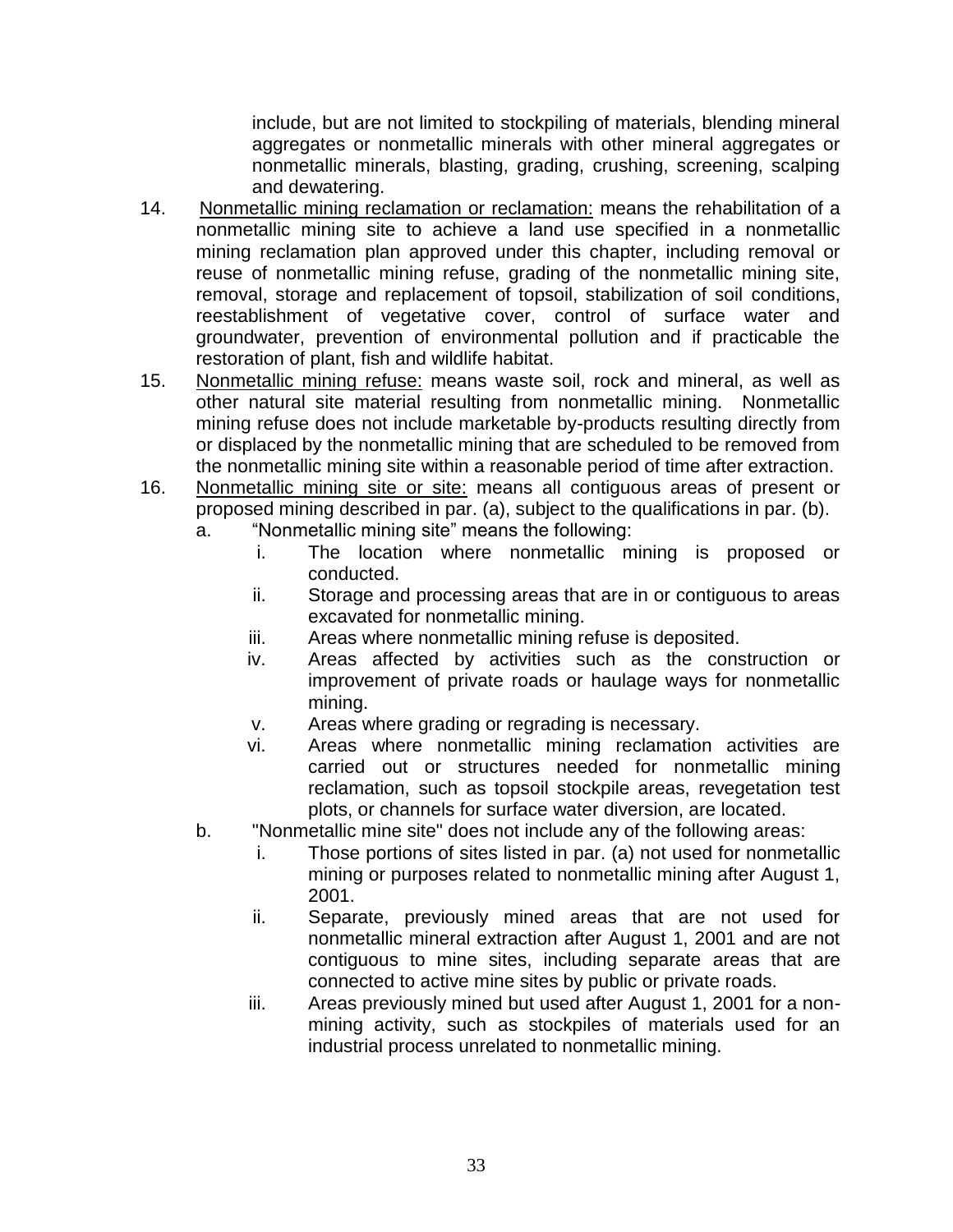- 17. Operator: means any person who is engaged in, or who has applied for a permit to engage in, nonmetallic mining, whether individually, jointly or through subsidiaries, agents, employees, contractors or subcontractors.
- 18. Person: means an individual, owner, operator, corporation, limited liability company, partnership, association, county, municipality, interstate agency, state agency or federal agency.
- 19. Registered professional engineer: means a person who is registered as a professional engineer pursuant to s. 443.04, Stats.
- 20. Regulatory authority: means one of the following:
	- a. The county in which the nonmetallic mining site is located, that has an applicable reclamation ordinance under s. 295.13, Stats., except where a municipality has adopted an applicable reclamation ordinance pursuant to par. (b).
	- b. The municipality in which the nonmetallic mining site is located and which has adopted an applicable reclamation ordinance under s. 295.14, Stats.
	- c. The department, in cases where a county mining reclamation program is no longer in effect under s. 295.14, Stats., but only if there is no applicable reclamation ordinance enacted by the municipality in which the nonmetallic mining site is located.
- 21. Replacement of topsoil: means the replacement or redistribution of topsoil or topsoil substitute material to all areas where topsoil was actually removed or affected by nonmetallic for the purposes of providing adequate vegetative cover and stabilization of soil conditions needed to achieve the approved post-mining land use and as required by the reclamation plan approved pursuant to this chapter.
- 22. Solid waste: means any garbage, refuse, sludge from a waste treatment plant, water supply treatment plant or air pollution control facility and other discarded or salvageable materials, including solid, liquid, semisolid or contained gaseous materials resulting from industrial, commercial, mining and agricultural operations, and from community activities, but does not include solids or dissolved material in domestic sewage, or solid or dissolved materials in irrigation return flows or industrial discharges which are point sources subject to permits under ch. 283, Stats., or source material, special nuclear material or by-product material, as defined in s. 254.31 (1), Stats.
- 23. Topsoil: means the surface layer of soil which is generally more fertile than the underlying soil layers, which is the natural medium for plant growth and which can provide the plant growth, soil stability and other attributes necessary to meet the success standards approved in the reclamation plan.
- 24. Topsoil substitute material: means soil or other unconsolidated material either used alone or mixed with other beneficial materials and which can provide the plant growth, site stability and other attributes necessary to meet the success standards approved in the reclamation plan.
- 25. Unreclaimed acre or unreclaimed acres:
	- a. "Unreclaimed acre" or "unreclaimed acres" means those unreclaimed areas in which nonmetallic mining has occurred after August 1, 2001